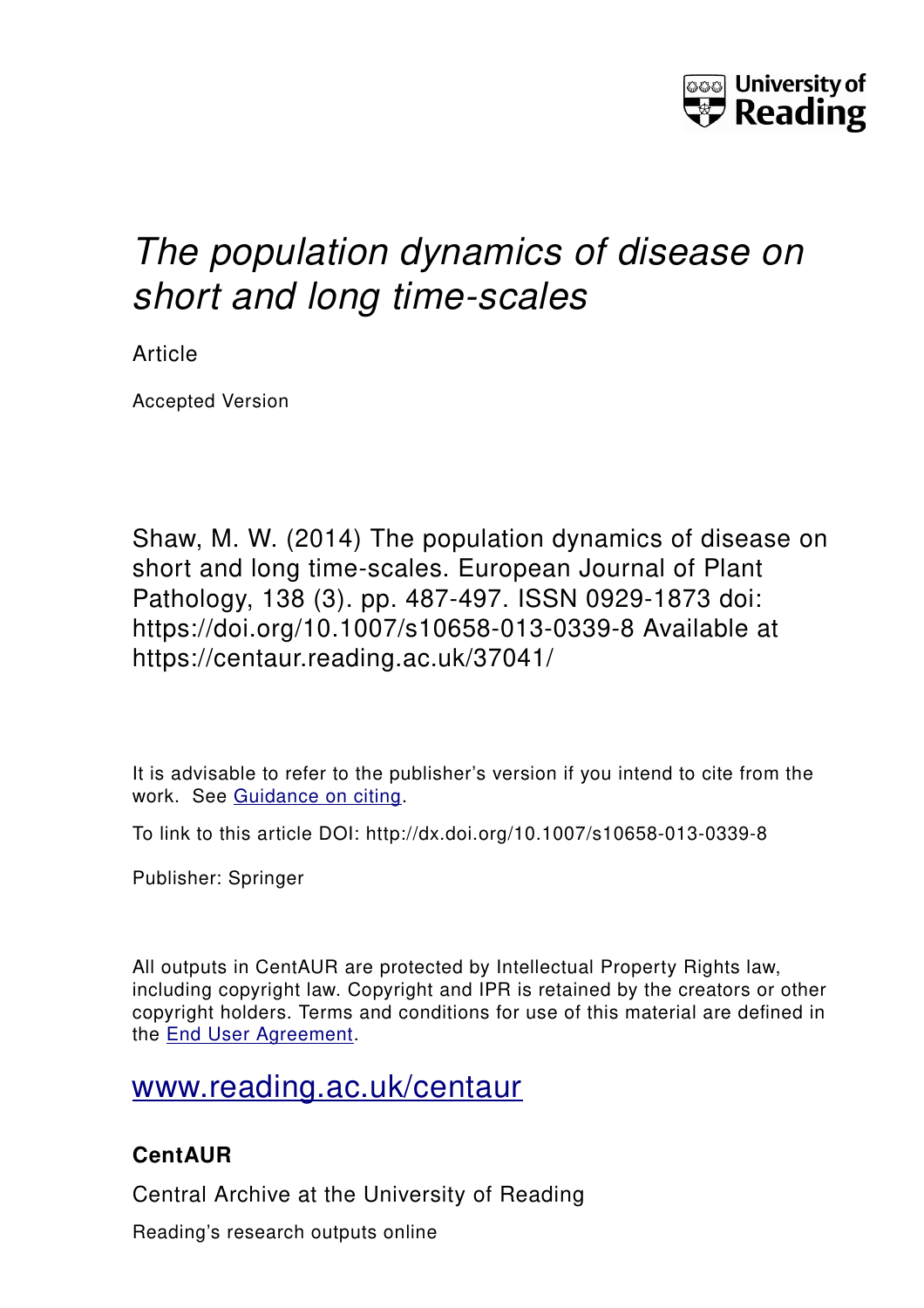## **The population dynamics of disease on short and long time-scales**

**M. W. Shaw**

*School of Agriculture, Policy and Development, University of Reading,*

*Whiteknights, Reading, UK (e-mail: [m.w.shaw@reading.ac.uk\)](mailto:m.w.shaw@reading.ac.uk)*

Keywords: co-evolution, metapopulation, population dynamics, spatial distribution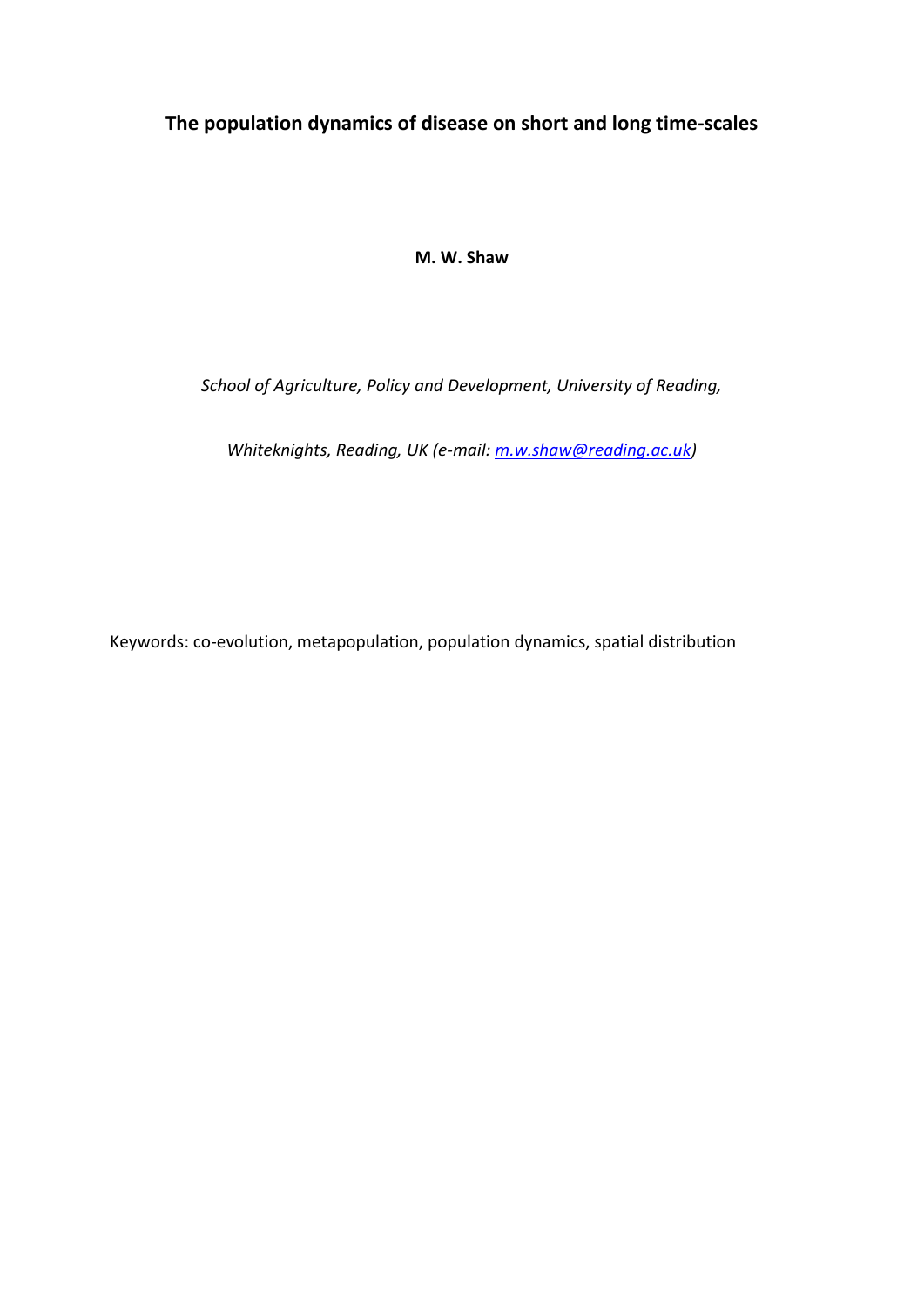Observational evidence concerning the distribution of plant pathogen population sizes or densities as a function of time-scale or spatial scale is scarce. For wild pathosystems we can only get indirect evidence from evolutionary patterns and the consequences of biological invasions. We have little or no evidence bearing on extermination of hosts by pathogens, or successful escape of a host from a pathogen. Evidence over the last couple of centuries from crops suggest that the abundance of particular pathogens in the spectrum affecting a given host can vary hugely on decadal time-scales. However, this may be an artefact of domestication and intensive cultivation.

Host-pathogen dynamics can be formulated mathematically fairly easily – for example as SIR-type differential equation or difference equation models, and this has been the (successful) focus of recent work in crops. "Long-term" is then discussed in terms of the time taken to relax from a perturbation to the asymptotic state. However, both host and pathogen dynamics are driven by environmental factors as well as their mutual interactions, and both host and pathogen co-evolve, and evolve in response to external factors. We have virtually no information about the importance and natural role of higher trophic levels (hyperpathogens) and competitors, but they could also induce long-scale fluctuations in the abundance of pathogens on particular hosts.

In wild pathosystems the host distribution cannot be modelled as either a uniform density or even a uniform distribution of fields (which could then be treated as individuals). Patterns of short-term density-dependence and the detail of host distribution are therefore critical to long-term dynamics. Host density distributions are not usually scale-free, but are rarely uniform or clearly structured on a single scale. In a (multiply structured) metapopulation with co-evolution and external disturbances it could well be the case that the time required to attain an equilibrium (if it exists) based on conditions stable over that timescale is longer than that time-scale. Alternatively, local equilibria may be reached fairly rapidly but the meta-population equilibrium be very slow; there is plausible support for this in some genomic parasites. In either case, meta-stability on various time-scales is a more relevant than equilibrium concepts in explaining observed patterns.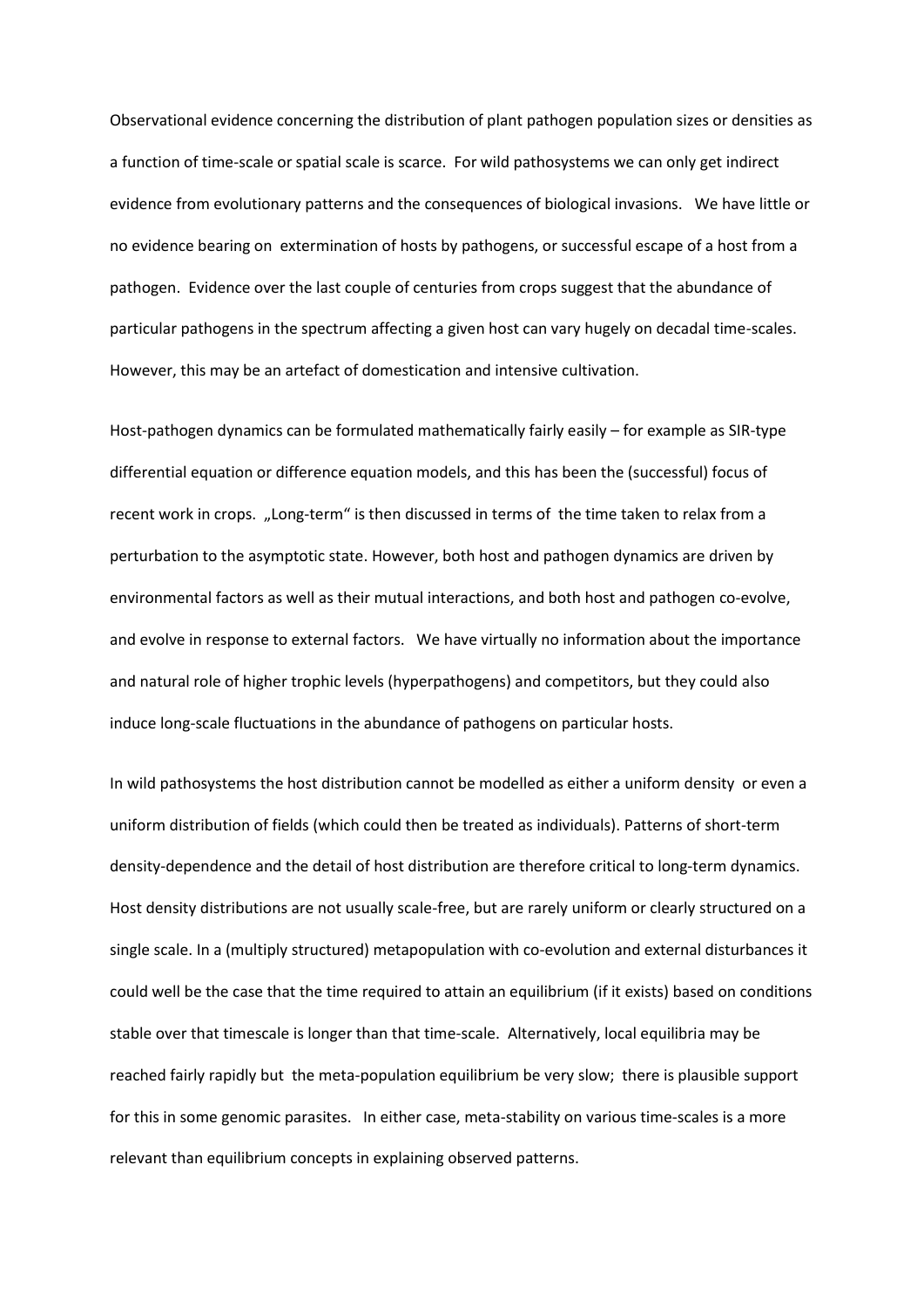#### **INTRODUCTION**

In the mid-19<sup>th</sup> century the major problem in UK wheat-growing was black stem rust caused by *Puccinia graminis* [\(Shaw, 2011\)](#page-20-0). This was normal for farmers, and had perhaps been for thousands of years – the existence of the roman god of rust, Robigus, shows that rust was a serious problem in classical times. If nineteenth century farmers had known what it was, they would have noticed that septoria tritici blotch caused by *Zymoseptoria tritici (=Mycosphaerella graminicola)* was common [\(Bearchell](#page-16-0) *et al.*, 2005). In the 1970s, leaf blotch caused by *Phaeosphaeria nodorum* and powdery mildew were the concerns [\(King, 1977\)](#page-19-0). Now - but perhaps not for much longer with the spread of Ug99 derived genotypes of the pathogen - black stem rust is effectively absent for UK farmers and all efforts concentrate on *Z. tritici* [\(Paveley et al., 2013\)](#page-20-1). In the same way, we see a sequence of invasions of wild ecosystems, most publicly in forests: chestnut blight in north America in the late 19<sup>th</sup> century, oak powdery mildew in Europe at the start of the 20<sup>th</sup> century [\(Mougou](#page-19-1) *et al.*, 2008), two waves of dutch elm disease in the mid 20<sup>th</sup> century [\(Brasier & Buck, 2001\)](#page-16-1), ramorum blight of tanoak [\(Meentemeyer](#page-19-2) *et al.*, 2008), larch [\(Brasier & Webber, 2010\)](#page-17-0) and other species in the last 20 years , and so on. Evidently, at present, the abundance of different pathogens is quite variable on a time-scale of centuries. Most textbooks, however, will list diseases and their importance as a static phenomenon, unqualified by phrases such as "at the time of writing". Pathologists, probably inevitably, mostly understand what we learnt and saw while we trained as a standing state of affairs, rather than an instant in a constantly shifting scene.

In each individual case above, an explanation can be given for the changing prevalence patterns, and the invasions cited are clearly human mediated. But is this situation normal in the life of a plant (or pathogen species), in the sense of having shaped, over evolutionary time, the phenotypes we see? Disease in unmanaged settings does not usually seem severe: typical levels are relatively low, though many examples – which are likely to be those chosen for study - show strong effects on host populations and therefore on communities [\(Augspurger, 1983;](#page-16-2) Bull *et al.*[, 2012;](#page-17-1) [Packer & Clay, 2004;](#page-20-2)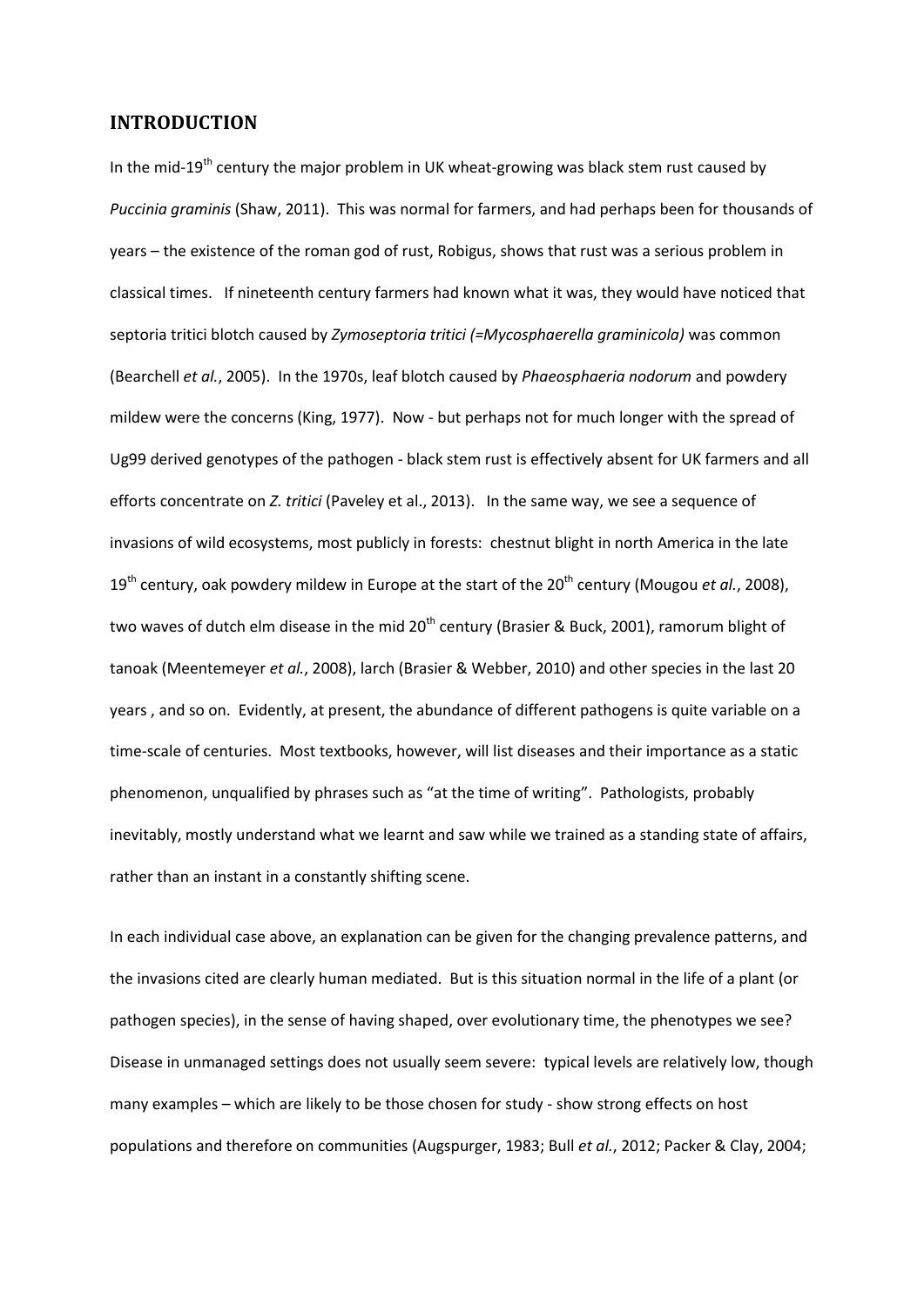Roy *et al.*[, 2011;](#page-20-3) [Zadoks, 1987\)](#page-22-0). This is most strikingly the case where classical biocontrol has been effective [\(Tomley & Evans, 2004\)](#page-21-0). Where effects are sufficiently severe, they will leave no evidence, since the host will be extinct. So one goal of plant or plant pathogen population biology might be to clarify what to expect as plant disease problems in the world as human settlement becomes complete. It seems inevitable that the world will become divided into land intensively managed for food, fuel and fibre and a smaller proportion of land intended to provide the broad sweep of ecosystem services. Two general questions arise. First, what will be a long-term sustainable strategy for managing these two components? Second, how frequently will new pathogen problems arise in each component, and what form and impact will they have?

#### **Process description**

These questions are at least in part about population dynamic processes and their rates. We need to know how pathogen incidence (i.e. the presence or absence of the pathogen in a small region of space during short time intervals), or the incidence of pathogen-induced mortality, vary on a range of spatial and temporal scales (Fig. 1). This range of scales, of course, is continuous; we can choose a set of scales to examine that correspond to particular processes governing our observations: infection, death, genetic change, genetic re-design, climate change, tectonic change. Then we can phrase questions about how plant pathosystems work at the whole range of scales. Two metapopulations with different spatial structures will not be equivalent. Their structure itself will change over time and their current state will often depend on how that structure arose, rather than depending only on the current structure. If there is structuring on multiple or all scales (Fig 2), this needs to be allowed for in some way in dynamical models.

Natural time-scales – the time taken for a pathosystem to recover to a long-term state after a perturbation of some kind -are set by the twin dynamics of infected units of host and infectious units of pathogen. The scales appropriate for study of different phenomena may differ. For example, the time-scales appropriate for studying *Z. tritici* on its host, wheat, differ greatly according to the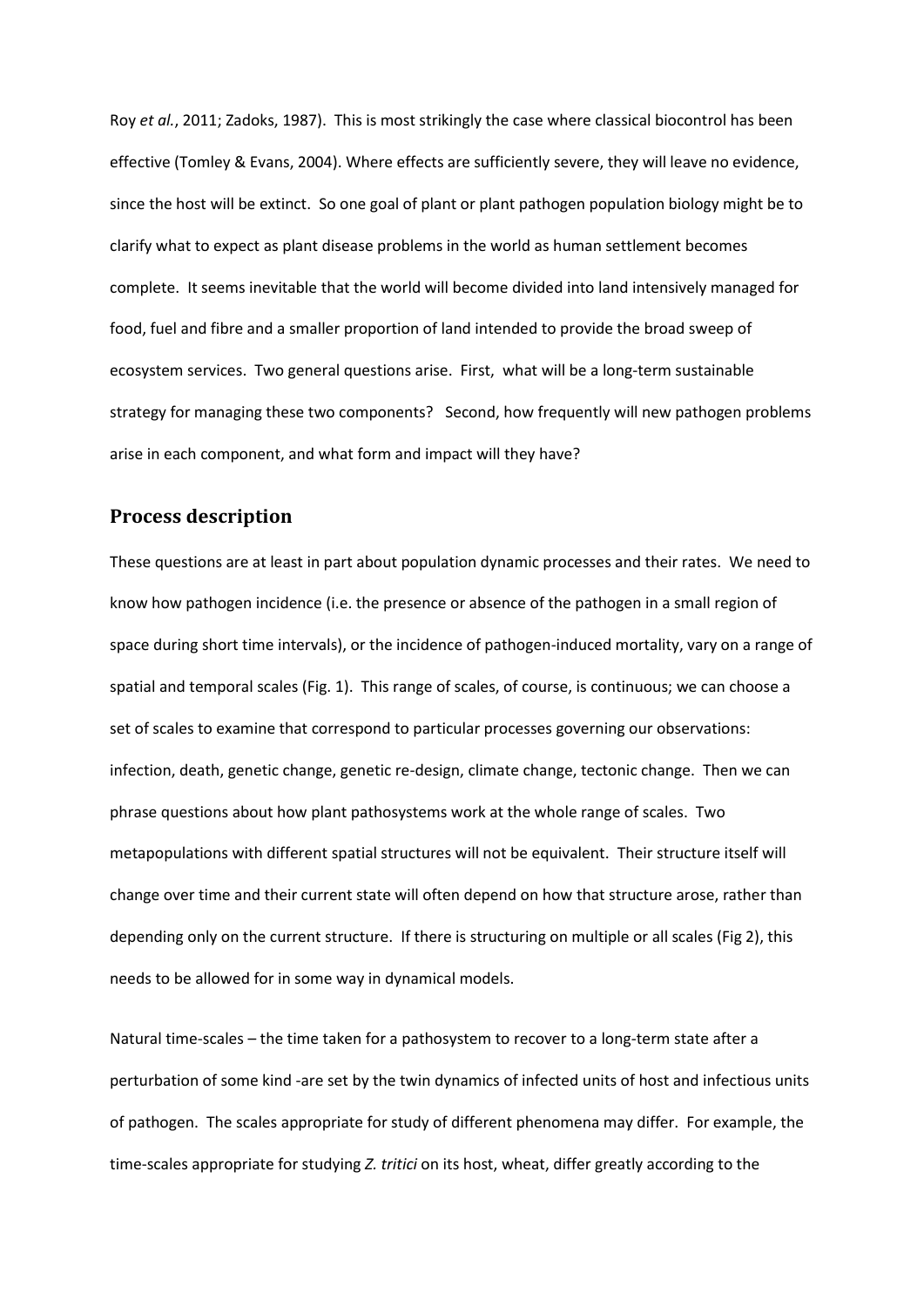question we are asking. Within a season, temperature effects can be partially compensated for by using thermal time to obtain a single number. A wheat leaf lives roughly 500 °C-day [\(Weir](#page-21-1) *et al.*, [1984\)](#page-21-1) and *Z. tritici* has a generation time of roughly 300 °C-day (roughly, because response is not actually linear with temperature[: Lovell](#page-19-3) et al. (2004)). So the natural timescale of pathogen response within a season is of the order of 500°C-day, or 25 d at 20°C. Within this time there is complete turnover of infected units. Although sexually reproducing *Z. tritici* persists much longer than this, the dynamics are largely set by the faster process [\(Eriksen](#page-18-0) *et al.*, 2001). But the host wheat plants (as opposed to leaves) reproduce annually, and this time-scale is appropriate for considering the effects of disease on the population. The difference becomes dramatic with trees, or where there is a longlived seed-bank as with *Brassica rapa.*

Depending on dispersal method (for example, soil-borne mycelium or resting spores; aerially dispersed short-lived spores; vectored transmission) we can consider pathogens as foraging in either time or space for new hosts. Foliar pathogens commonly forage in space, with relatively short-lived propagules capable of moving to new hosts in a different location. Soil-borne pathogens frequently have propagules adapted to survive long periods in the soil, essentially waiting for the recurrence of a host close by. Evolutionary trade-offs are likely to occur between these modes of foraging and the balance of long-distance and short-distance spatial movement, depending on the pattern of occurrence of susceptible hosts in both space and time. For example, in a fungus like *Botrytis cinerea* allocation of more resource to sclerotia (foraging in time) would be expected to reduce the resource available for conidia (foraging in space via aerial dispersal). Foraging for hosts in space or in time can both be formulated mathematically fairly easily – for example as SIR-type differential equation or difference equation models - and this has been the (successful) focus of recent work in crops. "Long-term" is then discussed in terms of the asymptotic behaviour of the model. However, both host and pathogen dynamics are driven by environmental factors as well as their mutual interactions, and both host and pathogen co-evolve, and evolve in response to external factors. We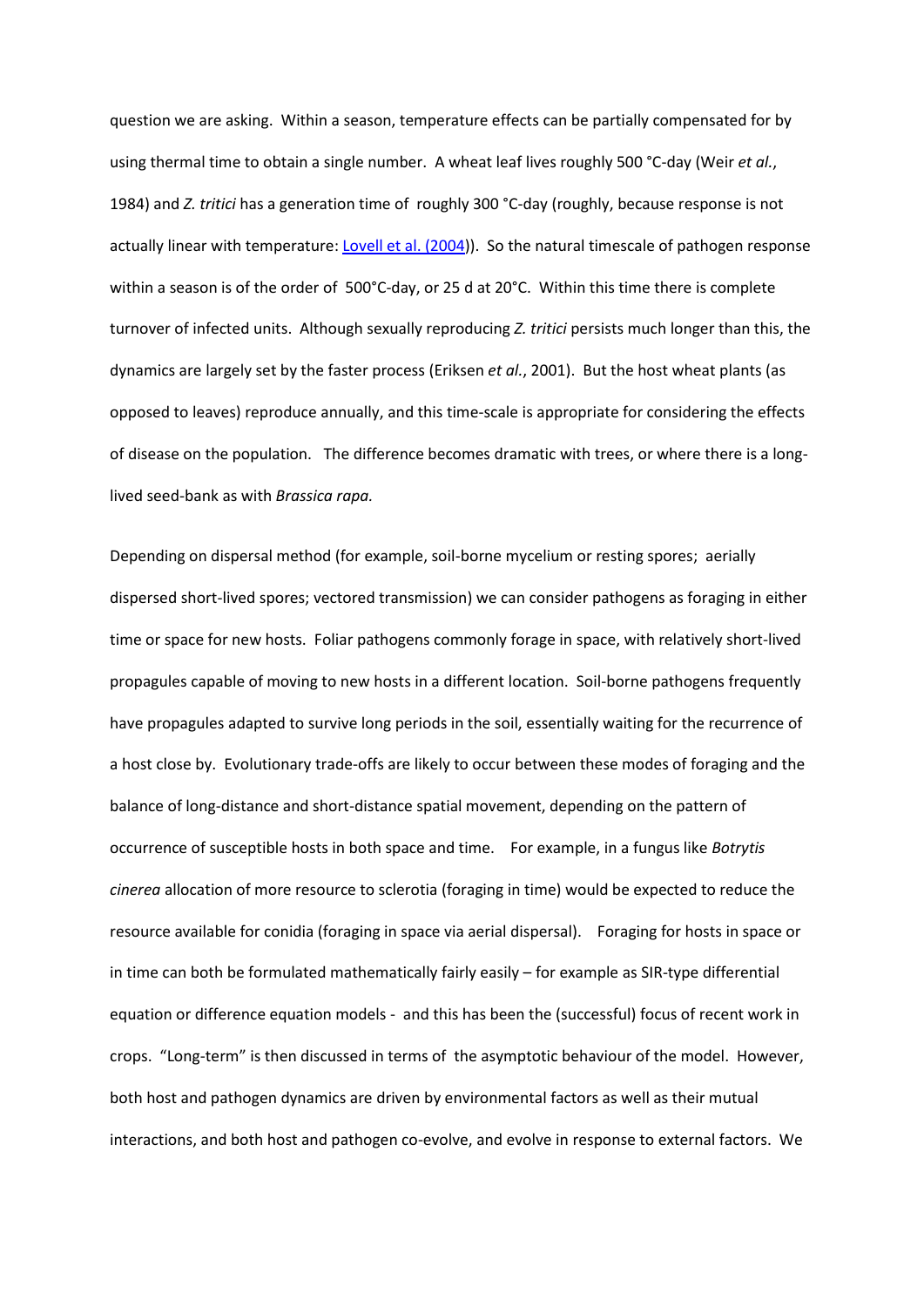cannot hope to have a detailed understanding of *all* these processes, but the choice of what to ignore should not be arbitrary.

Predictive understanding of the effect of changing patterns of vegetation management or type requires that the factors capable of producing large changes have been identified. Since large and long-term changes in disease prevalence occur unexpectedly [\(Bearchell](#page-16-0) *et al.*, 2005; [Walters](#page-21-2) *et al.*, [2008\)](#page-21-2), it seems we do not understand important components of many pathosystems. In crops, changes often, but not always, appear attributable to changes in the host-pathogen relationship. Parasites and predators frequently influence the population levels of animal pests [\(Gagic](#page-18-1) *et al.*, [2011\)](#page-18-1). Both competitors and hyperparasites are commonly found in natural pathosystems, and commercial biocontrol products based on some of these are available. We have virtually no information about the importance in natural fungal and bacterial plant pathogen population dynamics of competition and organisms at higher trophic levels. They could, however, induce important long-scale fluctuations in the abundance of pathogens on particular hosts [\(Brasier, 1990;](#page-16-3) [Shaw, 2013\)](#page-20-4).

If the available data are relatively short-term it is usual to assume that we are observing a situation that is typical, in the sense of being a common state in the unknown long run distribution. We are therefore interested in "typical" model predictions for comparison (cf. Jeger et al, this volume). To obtain these, the first focus in analysing a model is often to derive long-run or asymptoptic behaviour. (This does not apply to the kinds of models used in practical agriculture to forecast disease, which are concerned with arbitrary starting conditions, and with dynamic responses to environmental conditions, handled in what is often a rather *ad hoc* manner). In many dynamical models, the long-run behaviour involves a realisable equilibrium (though it need not be locally stable), and it is tempting to regard "typical" observations as arising from perturbations around that equilibrium. However, if the time-scale of perturbation is short compared with the equilibration time-scale, the "typical" state may be far from the equilibrium. There is then a problem in inferring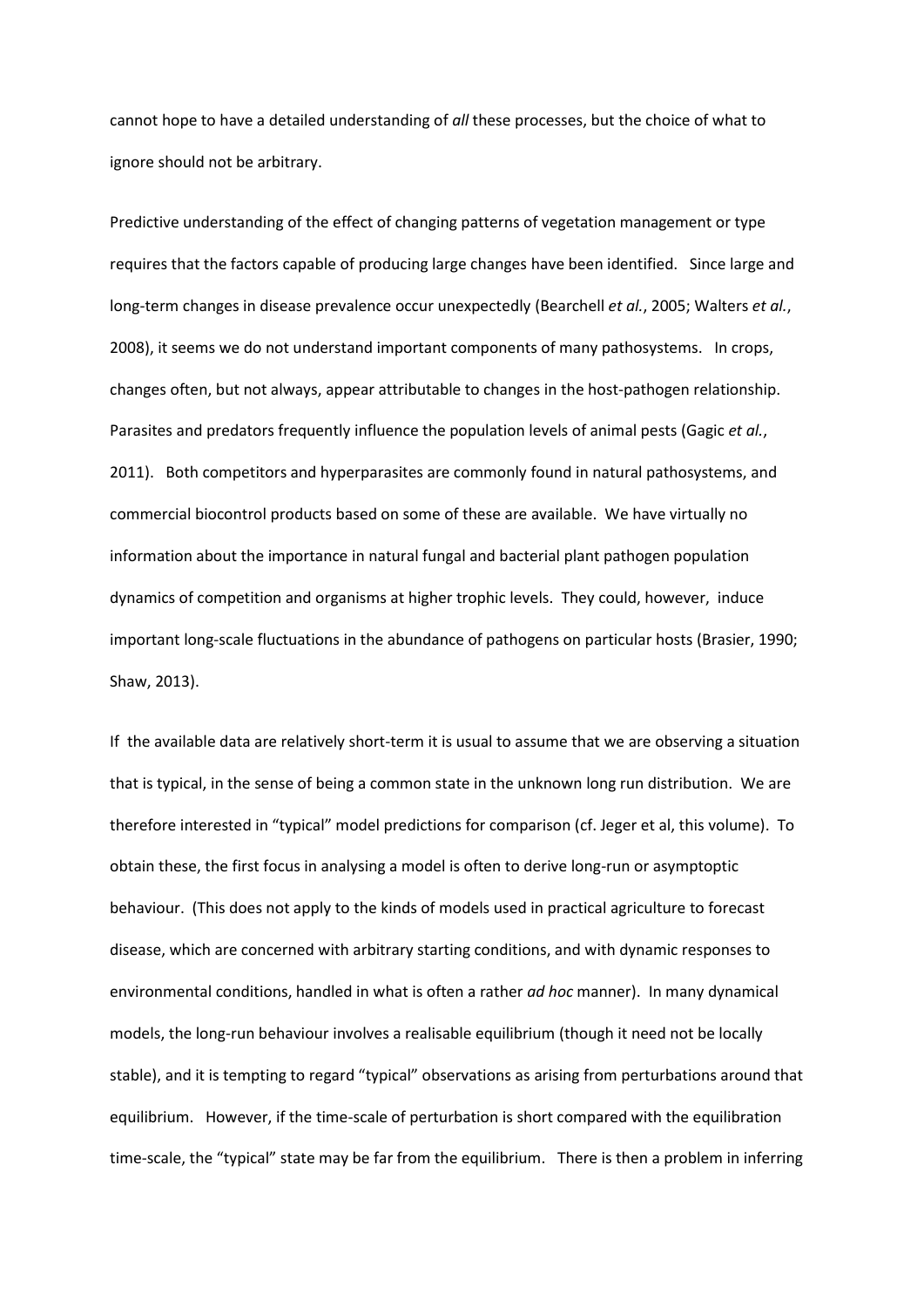from field observations what the underlying ecological forces are, and in making reliable predictions about how the system will evolve forward in time.

For example, the standard starting point for most modelling currently involves an SIR model or a modification of an SIR model, with a focus on  $R_0$  either at very low density (invasibility into naive host populations and persistence) or at equilibrium (for example, to look at coexistence of genotypes of pathogen) (e.g. [Cunniffe & Gilligan, 2010;](#page-17-2) [Madden](#page-19-4) *et al.*, 2007; [Scherm](#page-20-5) *et al.*, 2006). For foliar pathogens in such a framework, the life-time of an uninfected leaf sets a natural turn-over time (as above), and an "equilibrium" is often derived and analysed on this kind of time-scale. But in plant modules which turn over annually (for example, leaves on trees, annual plants) equilibrium cannot be reached within a season, so the effect of the off-season on a model equilibrium may be dramatic. Essentially, the underlying equations are perturbed so greatly and so frequently that the short-term description gives no guide to medium term behaviour. In longer-lived plant modules, such as the root-systems of perennial herbs, or the wood structure of trees, natural time-scales may be much longer - possibly centuries in forests (Field *et al.*[, 2012\)](#page-18-2) - and the question then becomes how equilibrium-based understanding can be used in the face of evolutionary, climatic and community change.

#### **Possible patterns**

Patterns of interest in long run dynamics without external perturbation include the simplest: a stable equilibrium on the timescale of either the host population or annual seasonality. There can also be various kinds of recurring pattern, with regular or fairly regular recurrence (from periodicity to chaos). A "toy" (simplified) model of interactions with other trophic levels shows that very simple dynamics could give disease severity patterns which would appear to be uncaused sporadic outbreaks (Fig. 3) [\(Shaw, 2013\)](#page-20-4) . (Whether more realistic models with random disturbances and variations in parameters would give simpler or more complex behaviour is not known. The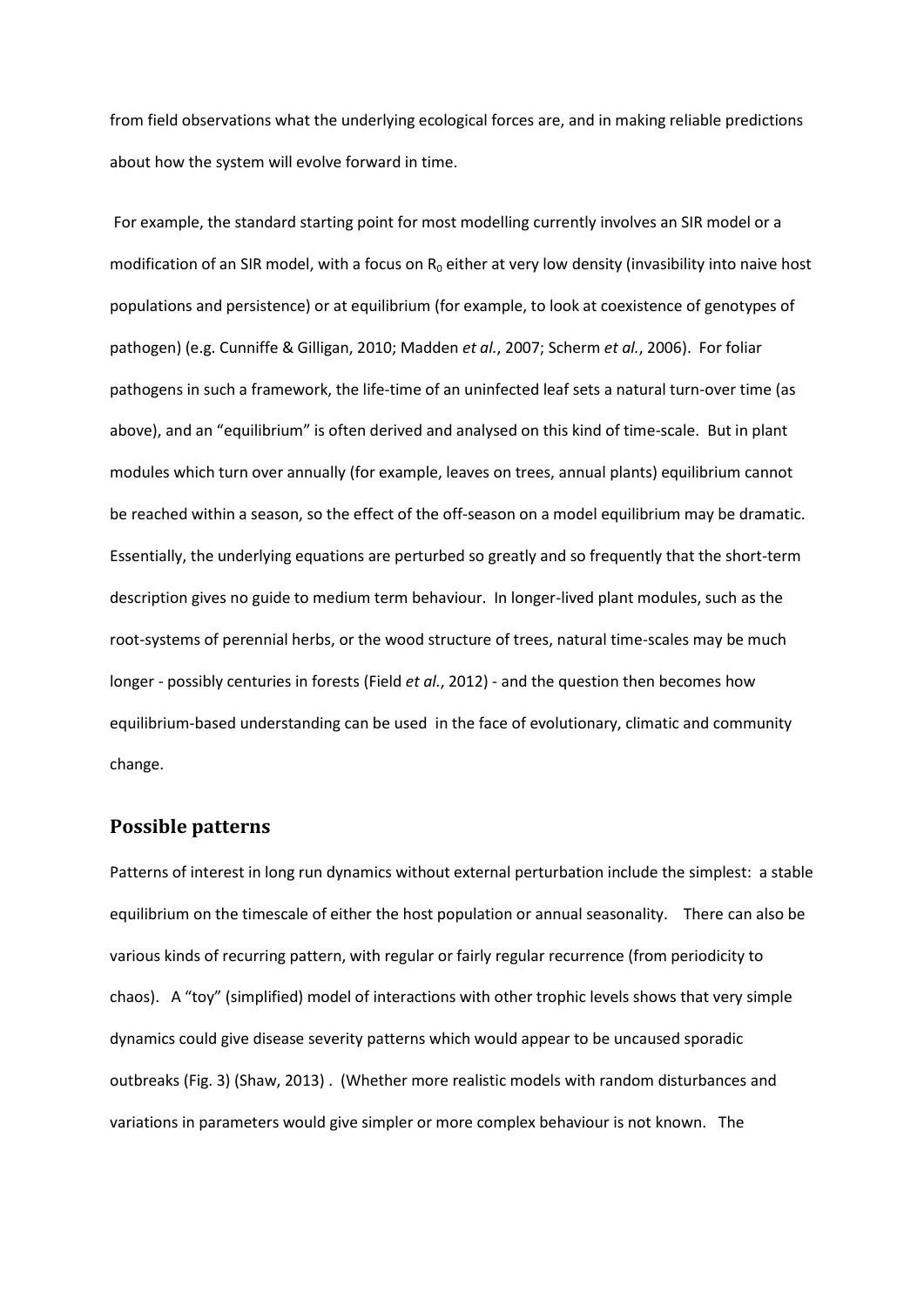behaviour of a particular model intended to represent a mycovirus-pathogen interaction was relatively insensitive to such disturbances [\(Shaw, 1994\)](#page-20-6).)

It could be the case that generalisations or predictions are not possible because stochastic disturbances occur more frequently than the establishment of regular patterns. The latter is clearly true at present, as movement of hosts in trade and as stowaways on passenger transport is rapidly introducing all pathogens to all hosts in a gigantic global selection experiment [\(Newcombe & Dugan,](#page-19-5)  [2010\)](#page-19-5)(so that our era has been termed the "homogocene"). However, substantial vegetational change driven by climate has occurred throughout the Holocene (Fig. 4), so that a stable disease association might be seen as lasting at most a few thousand years, or no more than a few tens of generations of trees in stable forest.

In establishing or re-invading forest, of course, the effective generation time may be only decades and selection will be very rapid. In trees in the mature forest case, there will be two time-scales to consider, one for foliar pathogens, and another for pathogens of the standing structure of the trees. For foliar pathogens, a dynamical equilibrium is certainly appropriate, but an evolutionary equilibrium would be surprising except for the most devastating diseases, because the host evolutionary time-scale is so much longer than the time required for the pathogen to reach its dynamical equilibrium. This implies that a tree host population will usually lag behind a foliar pathogen in an R-avR mediated co-evolutionary race. The result might be: (possibly local) extinction of tree species; reduction to lower population density; or greater investment in generalised structural and biochemical defences which are harder for a pathogen to overcome, but possibly a greater metabolic expense. For pathogens of the woody structure on the other hand, there may not be time for an equilibrium between host and pathogen to develop before the forest moves due to climatic shifts. Where a short-lived plant is dependent on gaps or other erratic processes to reproduce, the effective generation time may be much longer than the time during which the plant is apparent (that is, roughly speaking, susceptible and available for infection:[\(Begon](#page-16-4) *et al.*, 1996)) to its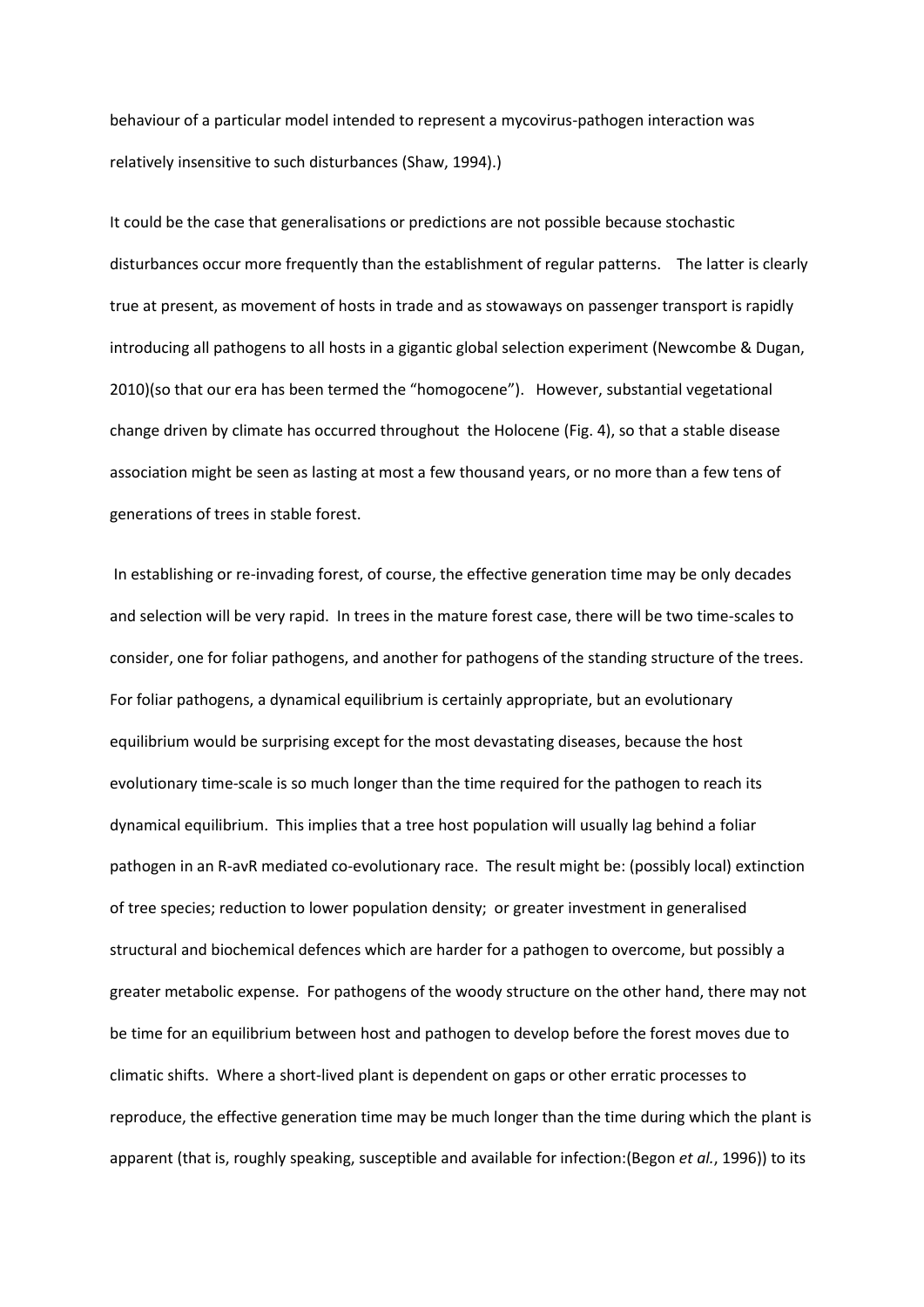pathogens. Under some circumstances, interactions with higher trophic levels might produce very long-term alterations in intensity [\(Evans, 2008\)](#page-18-3). Even where there is time for a population dynamical asymptote to be reached, there may not be time for co-evolutionary processes to reach their asymptotic state.

Now consider a population structure with several distinct levels. Within a unit at each level, there is a process of infection and loss which could be described by a chain of infected sub-units over time, and will have a dynamical behaviour emerging from both the instantaneous driving forces acting and the variation available in both host and pathogen. If the lifetime of such a pathogen infection chain is finite on a small spatial scale, then indefinite persistence at the next scale up is determined by the process of infection and loss at that largerscale. This will be on a longer time-scale, potentially much longer; it is reasonable to assume that the variance of the time during which disease persists at the larger scale will also be greater. This means that if we observe a large number of such weakly linked pathosystems at a single time, we will see hosts with many diseases and hosts with few, in ways related to the spatial structure of the species as a whole.

In some spatial population structures  $R_0$  may be large on small scales, in localised host clumps, but small on larger scales because of the accidents of the host distribution. In this setting, pathogens could emerge locally and reduce or eliminate the local population, but eventually die out. Long-term persistence will depend on the population process describing birth and death of infected host populations on the large scale, not on the scale of the individual plant. Loss of the pathogen from the system would be observationally indistinguishable in the surviving hosts from absence of disease, although traces might be left in the genome if one knew where to look. However, comparison of model predictions with observations requires careful consideration of the processes operating at different time-scales.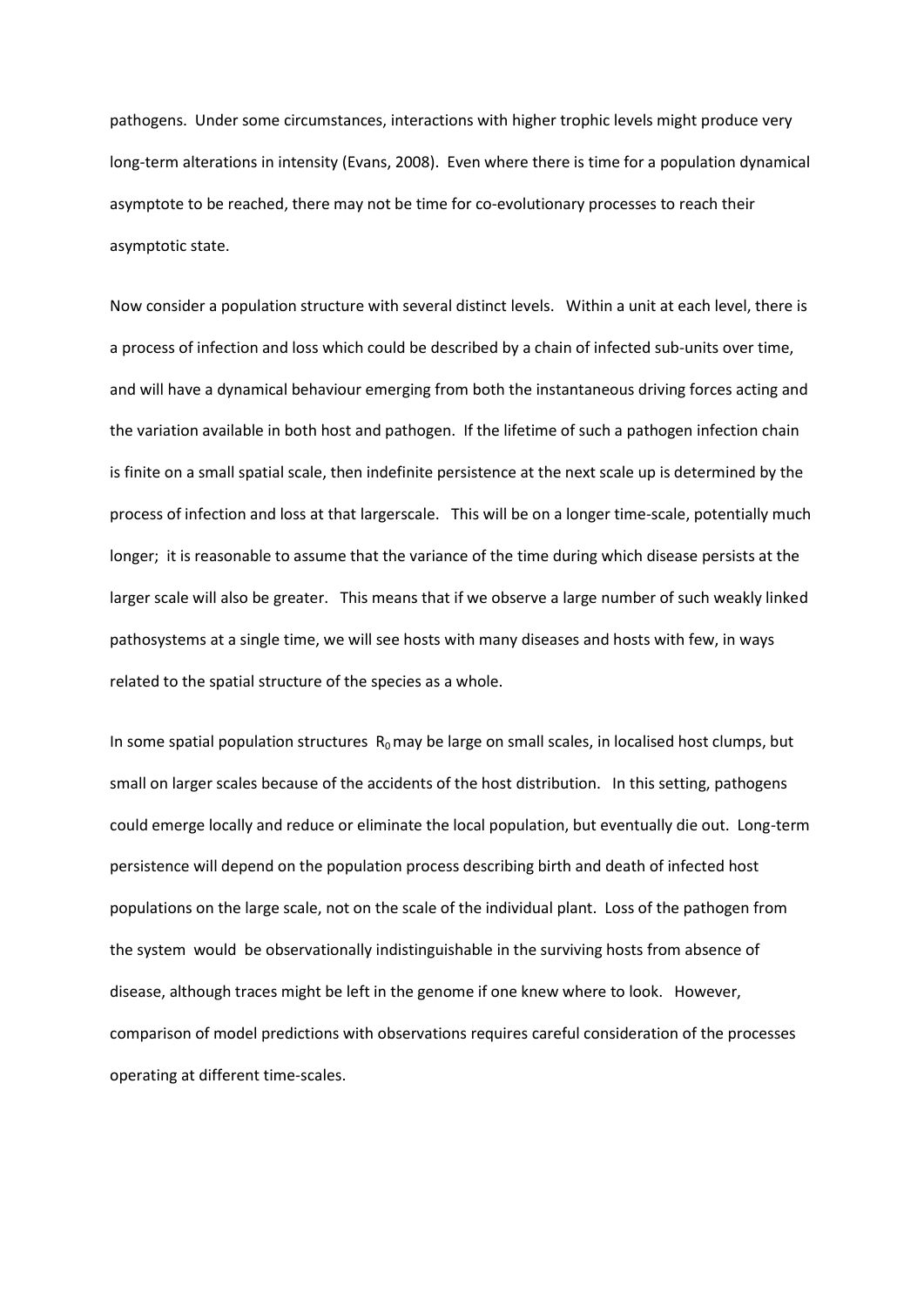The concepts may be clarified by quoting an example from outside plant pathology, but which has rather similar dynamics. The grasshopper *Eyprepocnemis plorans* lives in a metapopulation of transient habitats in Iberia. Some populations contain a genomic parasite – B chromosome – which is damaging to an individual if several copies are present. However, in naive populations, the chromosome is passed on to many more of the offspring than the Mendelian expectation, and so tends to increase rapidly. This favours suppressor mutations, which increase in frequency rapidly and lower the transmission rate towards the Mendelian expectation. There is a close dynamical analogy with a pathogen which spreads rapidly in a naïve population, but against which polygenic resistance accumulates. Selection against individuals with many B chromosomes rapidly reduces the average B-frequency and therefore the strength of selection; in the analogous plant disease situation, selection against susceptible hosts will reduce the rate of increase and average severity of the disease, and therefore the strength of selection for resistance. In diploid organisms, recessive genetic variance for susceptibility will also be increasingly masked by dominant alleles, also slowing the rate of selection. Depending on the extent of variation in virulence available in the pathogen [\(Burdon & Thrall, 2009\)](#page-17-3) - allowing selection for increased transmission (virulence) - elimination of the B (≡pathogen) will be many times slower than the initial increase because as the B (disease) becomes rarer the strength of selection for resistance decreases. This allows a long time for the very rare events in which an individual with a B (equivalently, a pathogen propagule) travels to a new population and infect it. The result is a deep time dynamic in which the B is eliminated completely, but a long-term state in which the "typical" observation is of a population with a moderate frequency of a marginally harmful element with a transmission rate which would not allow invasion of the population in which it exists [\(Camacho](#page-17-4) *et al.*, 1997).

In such a multi-scale picture of a plant pathosystem the pathogen must persist across scales if it is able to persist indefinitely. At the largest time-scale, a host-pathogen association must start with an organism – perhaps a pathogen of another plant, perhaps a commensual – acquiring an ability to attack a new host. If the effect of the pathogen is to cause severe disease, the host density will fall.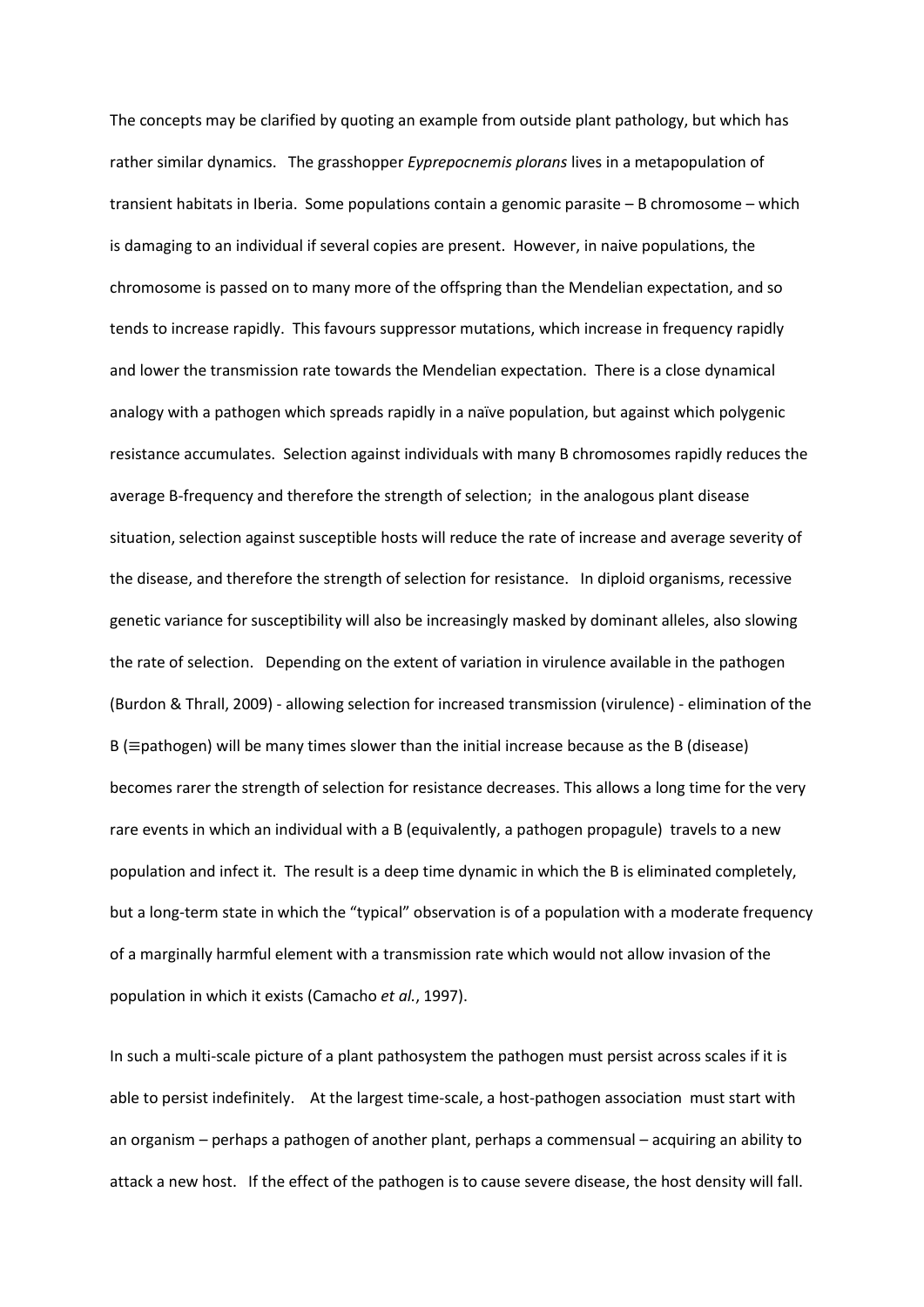In some cases the effect will initially be to alter the age distribution, either by killing larger older individuals and favouring smaller or younger, or by killing younger individuals. In a mixed species community, either will usually result in lower density over time. This could cause extinction (locally or globally) of both host and pathogen. Paradoxically, this could be quite common, since the extinction will not necessarily leave any evidence we can now detect.

The larger question arising is how frequent different scenarios – origination of a disease, extinction of host or of pathogen, metastable equilibria - are. A handbook of wheat diseases will cover many tens of pathogens, but in one area and at one time few will be of concern to most growers. (In the UK, for example, growers will be worried about take-all, eyespot, leaf and stripe rust, *Z. tritici* and *Fusarium* ear blights [\(Paveley](#page-20-1) *et al.*, 2013)). So is the "normal" situation one in which most diseases are close to an equilibrium with their hosts on a decadal time-scale, with low observed impact? Is this because climate, the pattern of host distribution, or the transient effects of past disease has reduced the pathogen population density to a low equilibrium? Or does the observed distribution reflect a large-scale birth-death process in which the units are whole species?

#### **Observations**

It is clear from both phylogenetics and fossil evidence that major taxa of fungal plant pathogens have co-existed with land plants since their evolutionary emergence, and - since disease can be limiting in marine macro-algae (Bull *et al.*[, 2012\)](#page-17-1) - presumably before. The fact that any fossil evidence of microbial colonisation of plants by multiple taxa can be found [\(Berbee & Taylor, 2007;](#page-16-5) [Currah &](#page-17-5)  [Stockey, 1991;](#page-17-5) [Dieguez & Lopez-Gomez, 2005\)](#page-17-6) implies that disease has been widespread at all times since themovement of macroscopic life onto land. Pathogens occur within multiple lineages of ascomycetes (James *et al.*[, 2006\)](#page-19-6) at many depths within the phylogenetic tree. This suggests that new pathogenic forms could still be emerging, especially where pathogenicity might be incidental to a mutualism. Thus on a time-scale of hundreds of millions of years, the position is reasonably clear.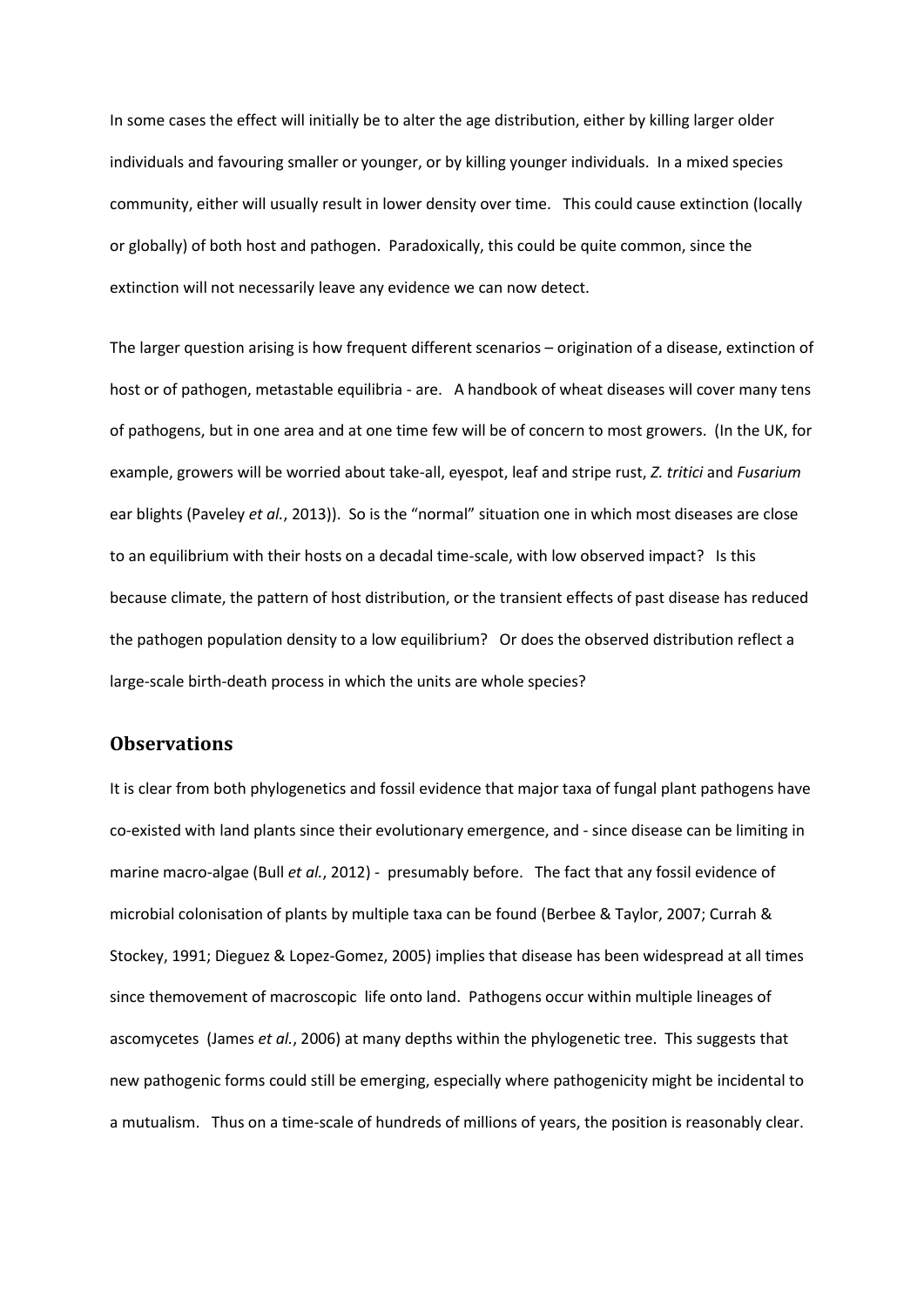However, the jump is large to the decadal time-scale on which most information about variation in population size or new invasion has been obtained..

Observational evidence concerning the distribution of plant pathogen population sizes or densities as a function of time-scale between the extremes is thin even for crop pathogens, as discussed below. For wild pathosystems we can only get indirect evidence from evolutionary patterns [\(Burdon &](#page-17-7)  [Thrall, 1999\)](#page-17-7) and the consequences of biological invasions. We have little or no evidence bearing on extermination of hosts by pathogens, or successful escape of a host from a pathogen, since these events leave only faint, if any, traces. However, evidence over the last couple of centuries in crops suggests that the abundance of particular pathogens in the spectrum affecting a given host can vary hugely on decadal time-scales and that birth of new pathogenic associations is disconcertingly frequent, as discussed below. This may be an artefact of domestication and intensive cultivation [\(Stukenbrock & McDonald, 2008\)](#page-21-3); understanding in a wider range of pathosystems would be very desirable.

In crops, it is more difficult to understand variation in pathogen severity and incidence because coevolution is accelerated and unbalanced by conscious breeding, and the area and density of available host is rather insensitive to pathogen population density. Extraordinary advances have been made using molecular evidence, but these have so far only partly answered the question of the long-term influence of pathogens on their hosts and the communities containing them. By the nature of the evidence, such studies tend to say "something happened", rather than "this happened". The recently published details of *P. infestans*, *Rhynchosporium* spp. and *Pyrenophora tritici-repentis* all show recent evolution of the current pathogen-host associations: *Rhynchosporium commune*  separated from congeners between 1200 and 3600 years ago [\(Zaffarano](#page-22-1) *et al.*, 2008); *P. infestans*  split from *P. mirabilis* between about 850-1800 years ago [\(Kentaro Yoshida](#page-19-7) *et al.*, 2013); and *P. tritici-repentis* acquired its pathogenicity cassette in the mid-20<sup>th</sup> century [\(Friesen](#page-18-4) *et al.*, 2006). However, similar records are sparse for complexes involving neither the artificially enhanced host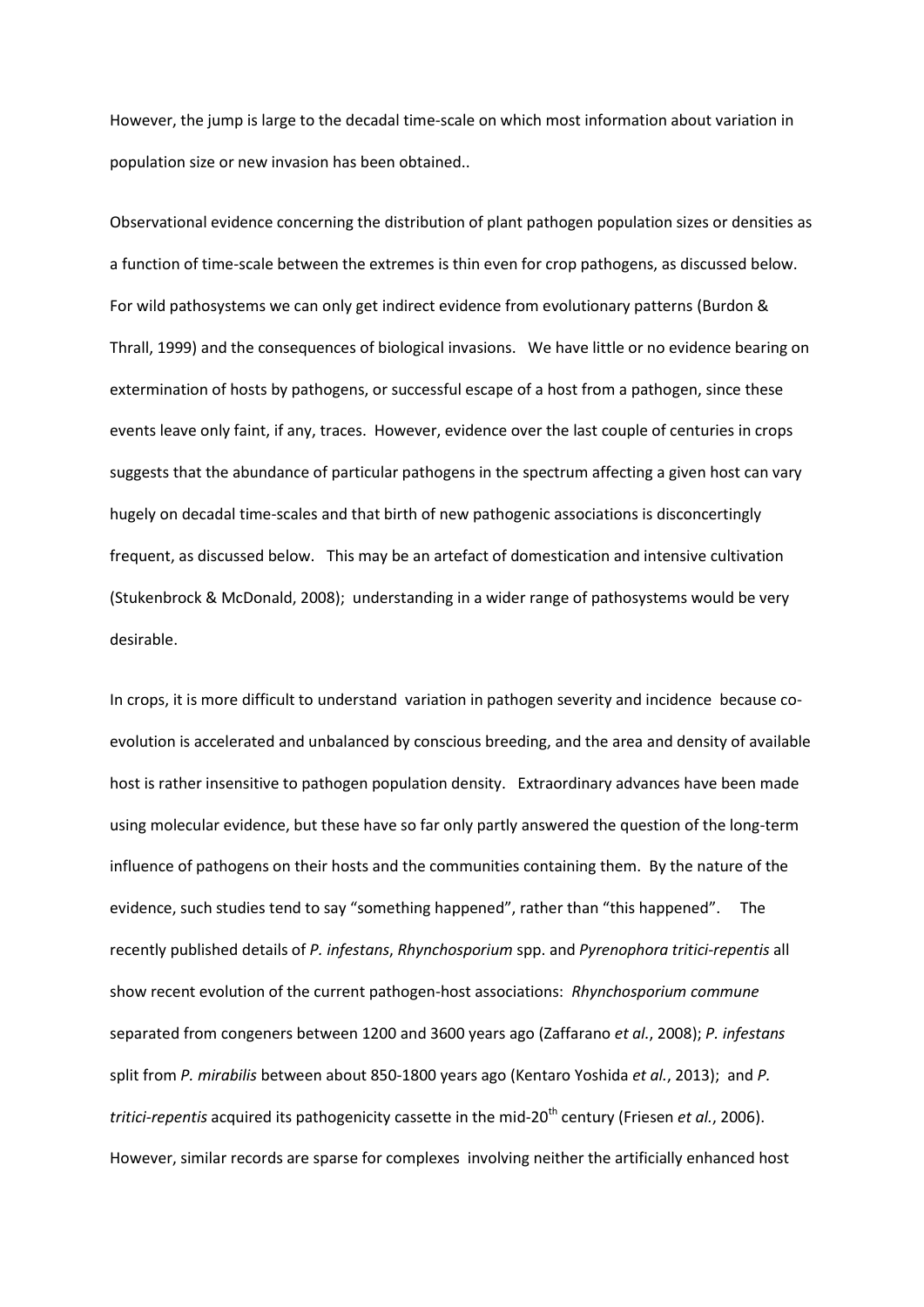densities of crops, nor novel geographic invasions. We therefore cannot yet say whether or not emergence of a new pathogen into a host is a frequent occurrence on time-scales of millions of years, comparable with speciation in higher plants. Also, we have very few continuous and long-lived records of disease incidence or severity on any scale, so we can say little about the proportion of host populations in which disease routinely regulates or affects population size, and therefore affects long-term evolutionary and ecological patterns.

For *Phytophthora infestans*, we have historical records of the more spectacular consequences of the invasion of the pathogen across the range of the host, but, despite this, currently no easily available continuous record of severity, date of onset of the epidemic or similar measurements, largely because historical records are unquantifiable (Fig. 5). We cannot saymuch more than that the disease has continued to be a problem, despite breeding, in most areas where potato is grown. For the two septoria blotches of wheat, caused by *Zymoseptoria tritici (= Septoria tritici = Mycosphaerella graminicola)* and *Phaeosphaeria nodorum*, we have a 160-year record of abundance from the longterm Broadbalk wheat experiment at Rothamsted in England. This shows a complete cycle of change over the period: *Z. tritici* DNA was ten times as abundant as *P. nodorum* in the mid 19<sup>th</sup> century, declining to less than a thousandth as abundant in the 1970s before recovering to the mid 19<sup>th</sup> century position now [\(Bearchell](#page-16-0) *et al.*, 2005). In this case we have clues to the cause. It is unrelated to climate - wet weather favours both fungi (Shaw *et al.*[, 2008\)](#page-21-4) - and there is no evidence for shorter-term cycles, chaos, etc. However, the change is very closely correlated with national oxidised sulphur emissions, and there is some evidence that the sulphate nutrition of wheat can alter the balance between the two fungi [\(Chandramohan & Shaw, 2013\)](#page-17-8), though other factors must also be involved. If similar nutrient-based phenomena affecting host resistance but not other aspects of phenotype are common, there would be an added stochastic factor contributing to disease patterns in natural communities, reducing the influence of pure population dynamic factors. The information in this particular series was quite unexpected but, because it concerns wheat, not very informative about what we should expect in a typical wild community.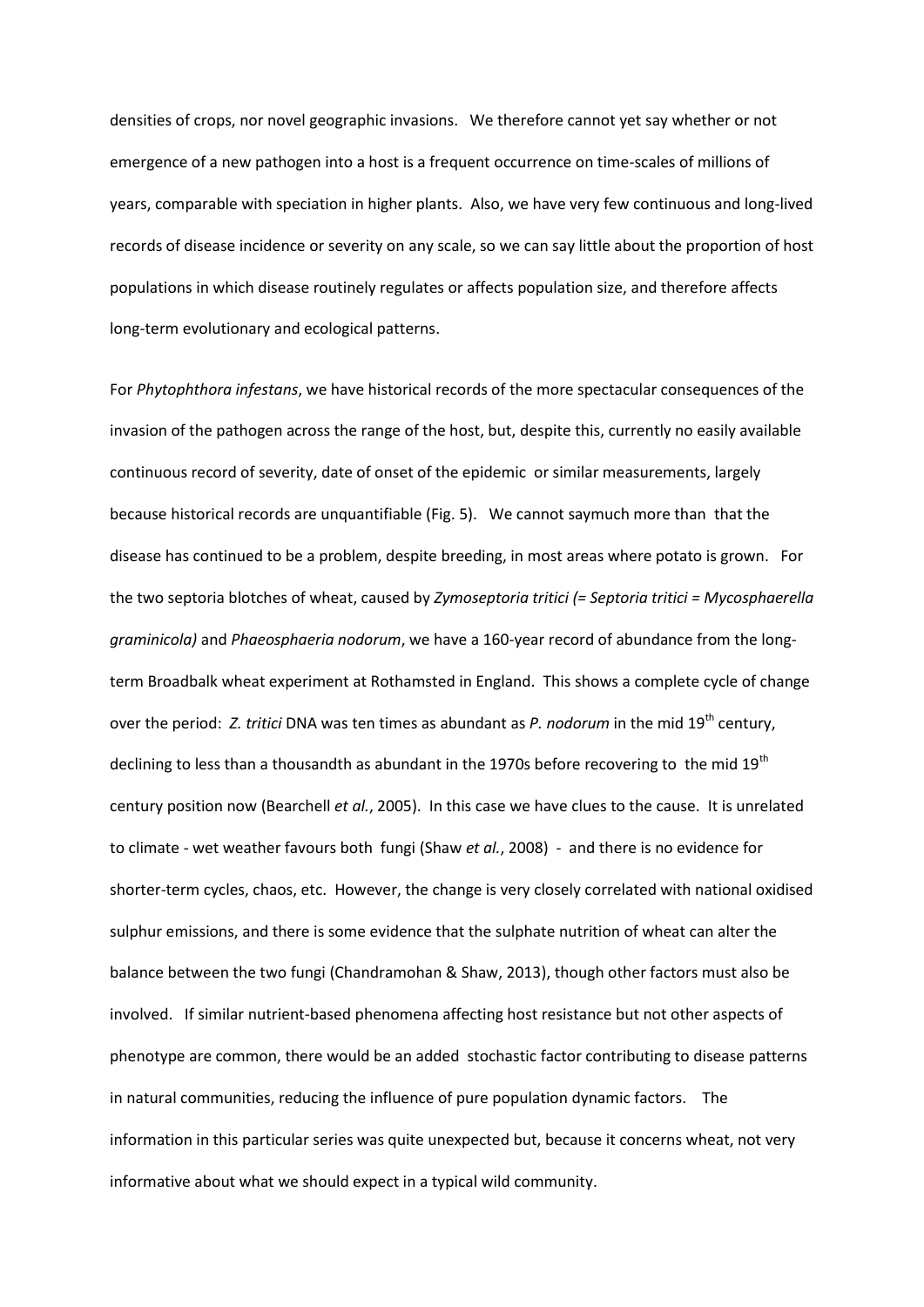Rust, smut and other fungal spores can be found in pollen cores [\(e.g. Innes](#page-18-5) *et al.*, 2006) , but do not give evidence either as to host nor to the abundance of disease and can often only be identified to a taxonomic level much higher than species. Although DNA has been successfully amplified from individual pollen grains 10000 years old [\(Bennett & Parducci, 2006\)](#page-16-6), there are no studies published on pathogen spores. It would fascinating to see long-term series of spore abundance of particular pathogens reconstructed, especially if host pollen records were also available; however, it will not be easy and could only be done for anomalously favourable host-pathogen associations.

Long-term data-sets describing pathogen abundance will remain scarce. An alternative is to look for cross-sectional data on many species, asking about their general state. However, most studies have focussed on particular pathosystems. This can make it hard to find generalisations applying to communities in general because we are biased to the easily visible and frequent pathogens (and hosts). In studies of grassland regenerating after cultivation from the seedbank and surrounding vegetation Peters [\(1994\)](#page-20-7) found a few percent of leaf area of many of the species present to be diseased; this appeared relatively stable during the summer of the three years sampled [\(Shaw &](#page-21-5)  [Peters, 1994\)](#page-21-5). For most species, the natural turn-over of leaves was rapid in relation to the build-up of pathogen and limited severity; this may be an evolved response [\(van den Berg & van den Bosch,](#page-21-6)  [2004;](#page-21-6) [van den Berg](#page-21-7) *et al.*, 2008). Rust (*Puccinia coronata)* on the dominant grass species (*Holcus lanatus)* reduced its dominance slightly and increased diversity in the community[\(Peters & Shaw,](#page-20-8)  [1996\)](#page-20-8). *H. lanatus* stood out in these data as having high rust severity, and is usually one of the easiest common UK grasses in which to find rust. This, of course, makes the association easy to study and possibly untypical. An unavoidable focus on systems in which disease is easy to see and reasonably abundant leads to a strongly biassed choice of model systems. For example, *Microbotryum* on *Silene* [\(Bernasconi et al., 2009;](#page-16-7) [Carlsson-Graner & Thrall, 2002\)](#page-17-9) is an attractive system to study, in part because it is fairly easy to find infected individuals. By contrast, the rare *Puccinia longissima* on *Koeleria cristata* [\(Ellis & Ellis, 1997\)](#page-18-6) would be an unwise choice of experimental system and unlikely to attract funding, since it is hard to do experiments if most of the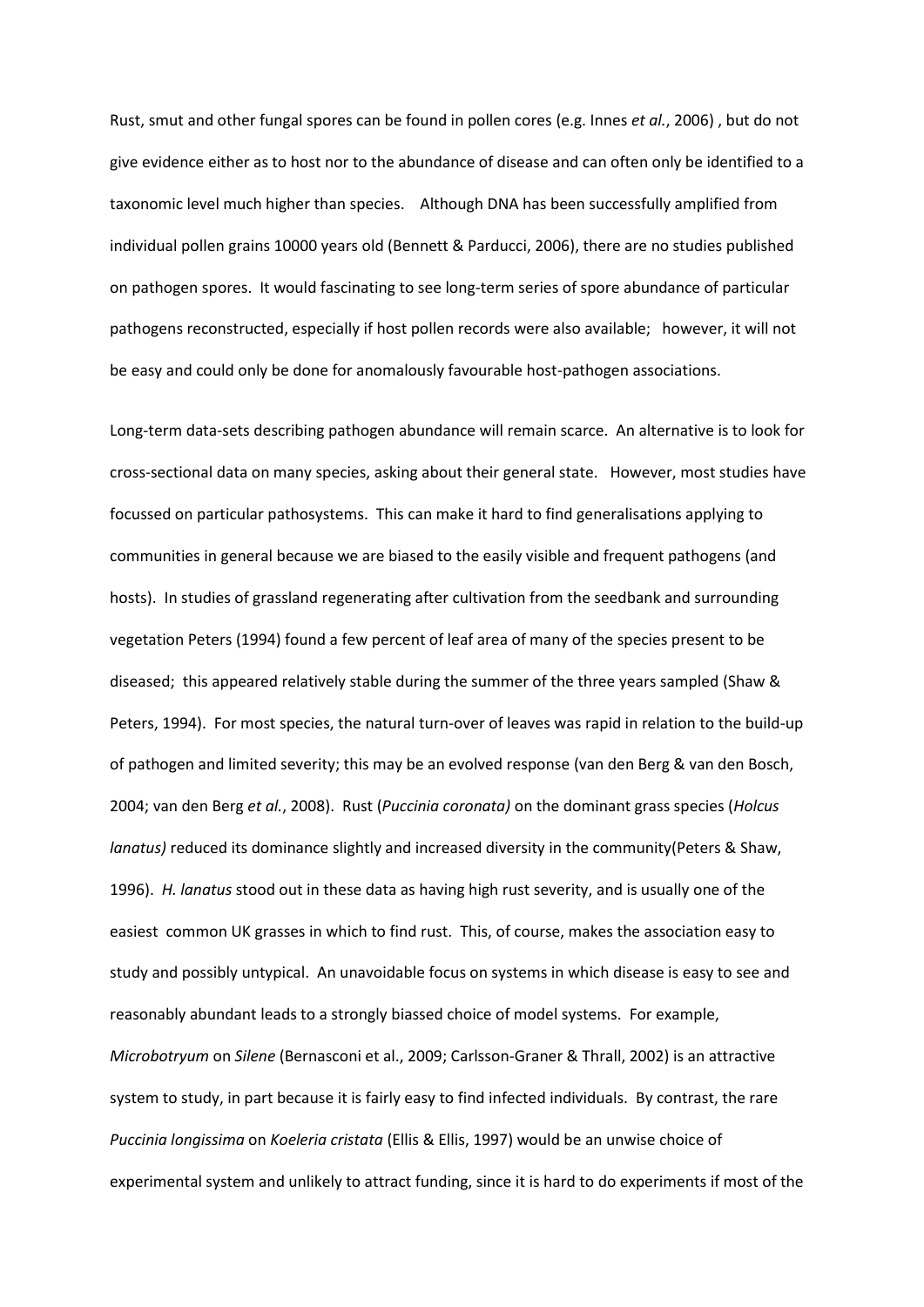effort has to go into finding examples of the interaction; yet this could be at least as representative a study as a more tractable model system, especially since it would be more likely to shed light on how an obligate pathogen can persist, yet usually be rare.

#### **Conclusions**

The purpose of this paper is to draw attention to the topic as an interesting one for discussion. The conclusion is less a conclusion about how the wold is than a group of hypotheses:

- new pathogenic threats arise frequently;
- plant defences mostly reduce pathogenic disease to levels unimportant in host population dynamics;
- diseases that act as regulatory agents on a community are transient and relatively rare phenomena;
- co-evolution leads to dynamics which mean that surviving lineages of plant pathogens undergo frequent host-shifts (within or between host species) ;
- we will find most systems in transient states that can only be understood by considering metastable states of wider communities.

My contention is that trying to prove these hypotheses wrong will greatly improve our understanding of the place of plant pathogens in plant ecology.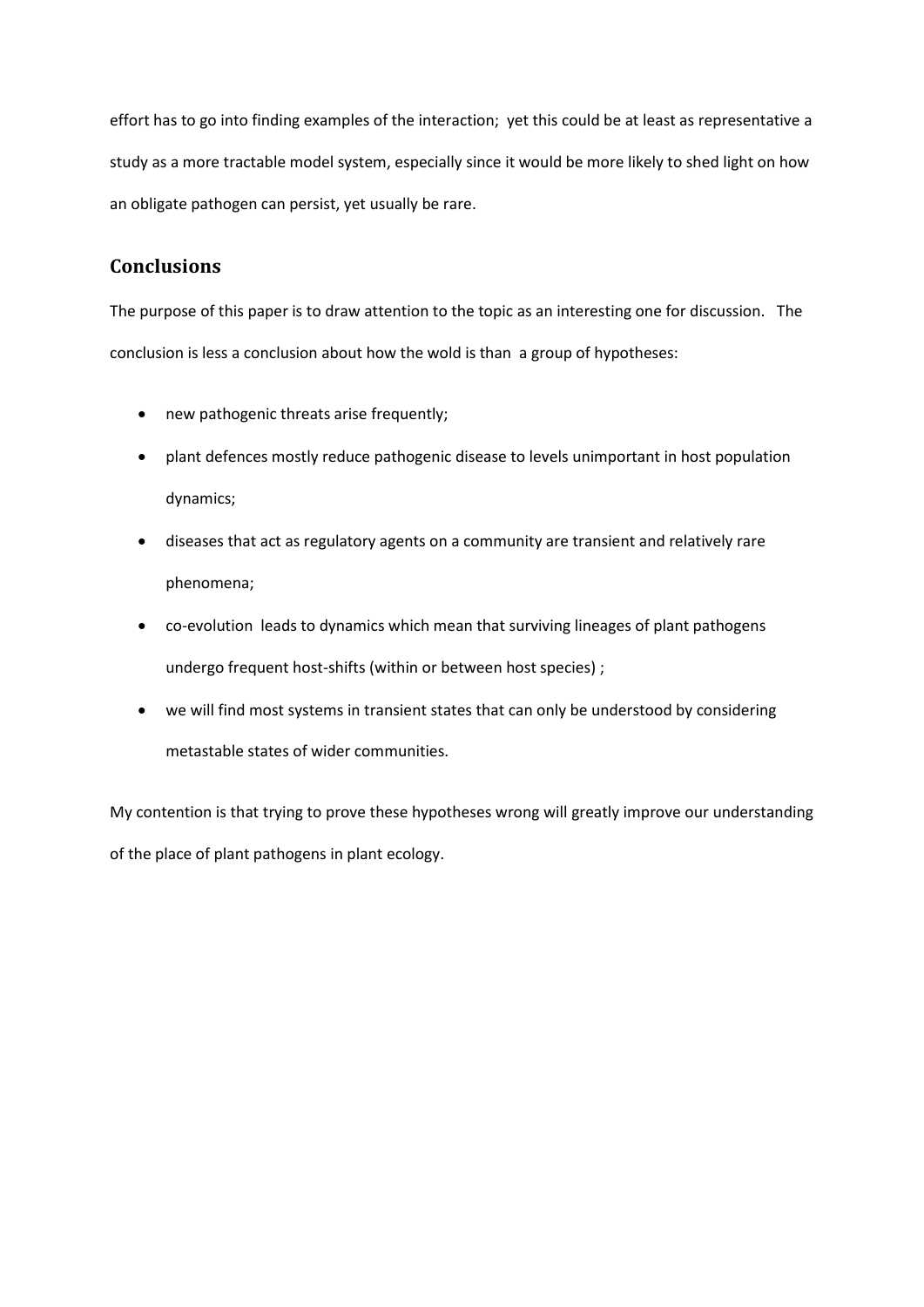#### **References**

<span id="page-16-8"></span>Anon (1890) The potato blight in Ireland: a plain statement of facts collected from various independent authorities. The Irish Loyal and Patriotic Union, Dublin and London.

<span id="page-16-2"></span>Augspurger, C. (1983) Seed dispersal of the tropical tree *Platypodium elegans* and the escape of its seedlings from fungal pathogens. *Journal of Ecology, 71*, 759-771.

<span id="page-16-0"></span>Bearchell, S.J., Fraaije, B.A., Shaw, M.W., & Fitt, B.D.L. (2005) Wheat archive links long-term fungal pathogen population dynamics to air pollution. *Proceedings of the National Academy of Sciences of the USA, 102*, 5438-5442.

<span id="page-16-4"></span>Begon, M., Mortimer, M., & Thompson, D.J. (1996) *Population Ecology: a unified study of animals and plants*, 3rd edn. Blackwell, Oxford.

<span id="page-16-6"></span>Bennett, K.D. & Parducci, L. (2006) DNA from pollen: principles and potential. *The Holocene, 16*, 1031-1034.

<span id="page-16-5"></span>Berbee, M.L. & Taylor, J.W. (2007) Rhynie chert: a window into a lost world of complex plant-fungus interactions. *New Phytologist, 174*, 475-479.

<span id="page-16-7"></span>Bernasconi, G., Antonovics, J., Biere, A., Charlesworth, D., Delph, L.F., Filatov, D., Giraud, T., Hood, M.E., Marais, G.A.B., McCauley, D., et al. (2009) Silene as a model system in ecology and evolution. *Heredity, 103*, 5-14.

<span id="page-16-3"></span>Brasier, C.M. (1990). The unexpected element: mycovirus involvement in the outcome of two recent pandemics, Dutch elm disease and chestnut blight. (In J.J. Burdon & S.R. Leather(eds), *Pests, Pathogens and Plant Communities*, (pp. 289-307). Oxford: Blackwell.)

<span id="page-16-1"></span>Brasier, C.M. & Buck, K.W. (2001) Rapid evolutionary changes in a globally invading fungal pathogen (Dutch elm disease). *Biological Invasions, 3*, 223-233.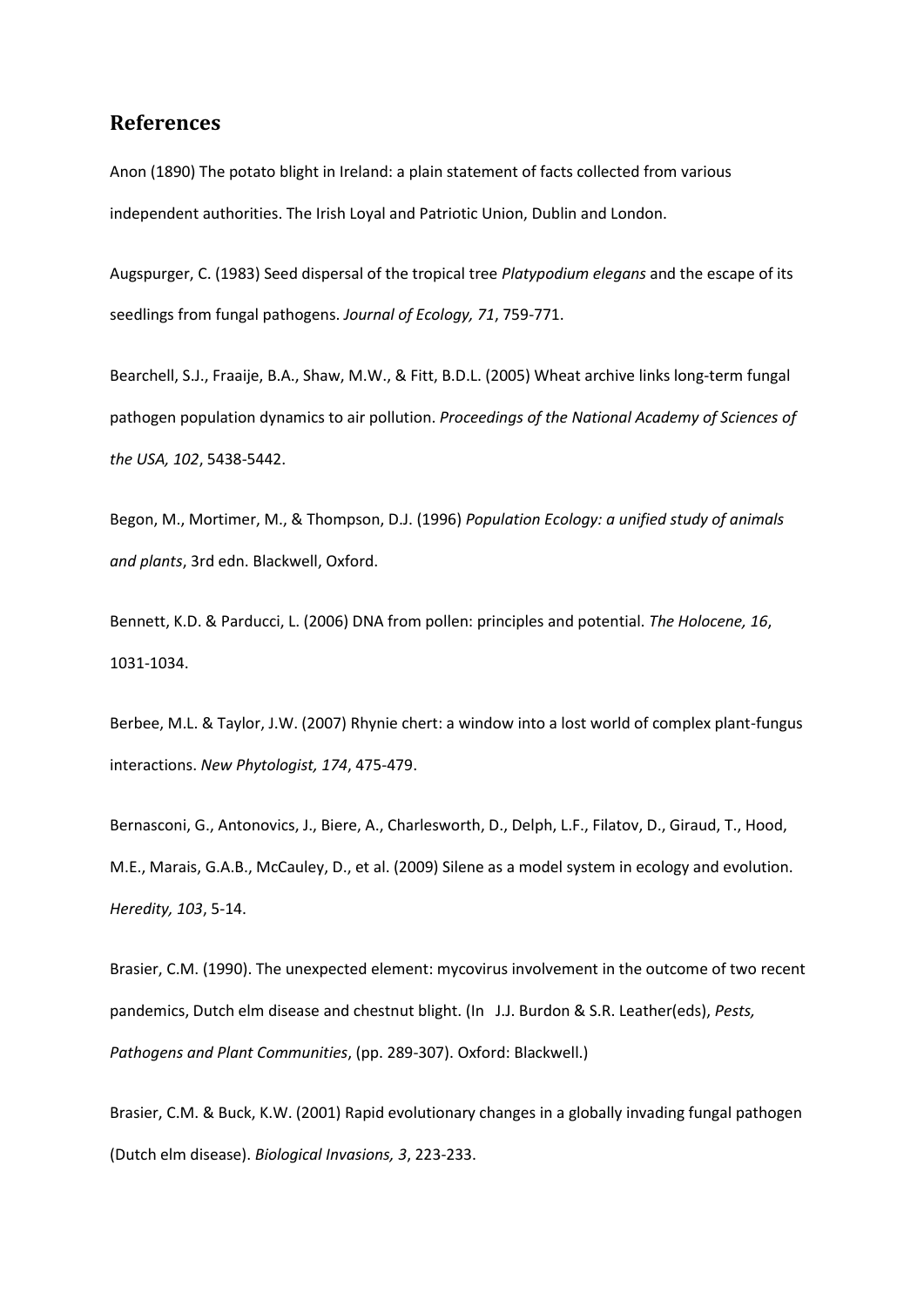<span id="page-17-0"></span>Brasier, C.M. & Webber, J.F. (2010) Sudden Larch death. *Nature, 466*, 824-825.

<span id="page-17-1"></span>Bull, J.C., Kenyon, E.J., & Cook, K.J. (2012) Wasting disease regulates long-term population dynamics in a threatened seagrass. *Oecologia, 169*, 135-142.

<span id="page-17-7"></span>Burdon, J.J. & Thrall, P.H. (1999) Spatial and temporal patterns in coevolving plant and pathogen associations. *American Naturalist, 153 Supplement*, S15-33.

<span id="page-17-3"></span>Burdon, J.J. & Thrall, P.H. (2009) Coevolution of plants and their pathogens in natural habitats. *Science, 324*, 755-756.

<span id="page-17-4"></span>Camacho, J.P.M., Shaw, M.W., López-León, M.D., Pardo, M.C., & Cabrero, J. (1997) Population dynamics of a selfish B chromosome neutralized by the standard genome in the grasshopper *Eyprepocnemis plorans*. *American Naturalist, 149*, 1030-1050.

<span id="page-17-9"></span>Carlsson-Graner, U. & Thrall, P.H. (2002) The spatial distribution of plant populations, disease dynamics and evolution of resistance. *Oikos, 97*, 97-110.

<span id="page-17-8"></span>Chandramohan, P. & Shaw, M.W. (2013) Sulphate and sulphurous acid alter the relative susceptibility of wheat to *Phaeosphaeria nodorum* and *Mycosphaerella graminicola Plant Pathology*, in press.

<span id="page-17-2"></span>Cunniffe, N.J. & Gilligan, C.A. (2010) Invasion, persistence and control in epidemic models for plant pathogens: the effect of host demography. *Journal of the Royal Society Interface, 7*, 439-451.

<span id="page-17-5"></span>Currah, R.S. & Stockey, R.A. (1991) A fossil smut fungus from the anthers of an Eocene angiosperm. *Nature, 350*, 698-699.

<span id="page-17-6"></span>Dieguez, C. & Lopez-Gomez, J. (2005) Fungus-plant interaction in a Thuringian (Late permian) Dadoxylon sp in the SE Iberian Ranges, eastern Spain. *Palaeogeography Palaeoclimatology Palaeoecology, 229*, 69-82.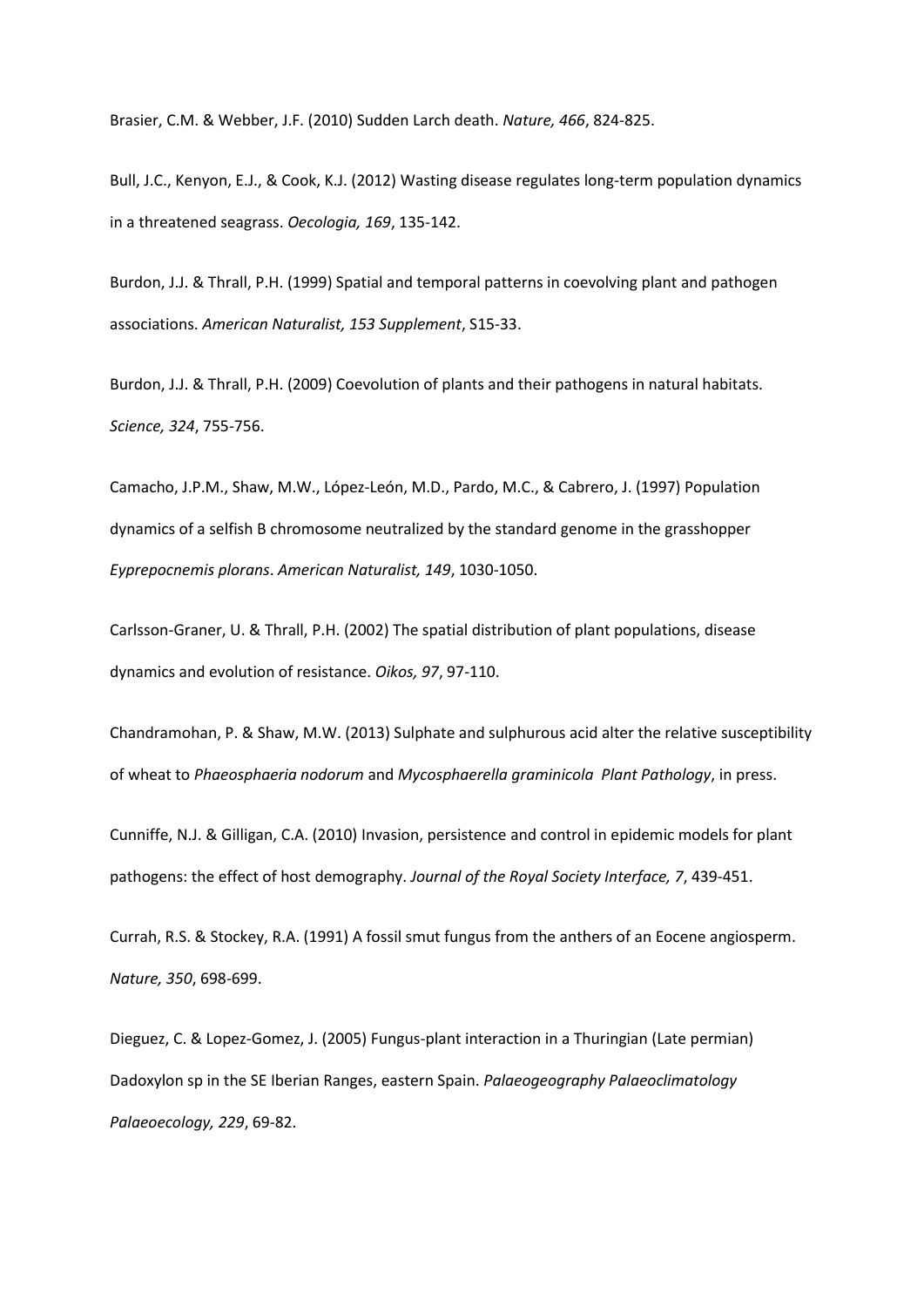<span id="page-18-6"></span>Ellis, M.B. & Ellis, J.P. (1997) *Microfungi on land plants: an identification handbook*, New enlarged edn. Richmond Publishing, Slough, UK.

<span id="page-18-0"></span>Eriksen, L., Shaw, M.W., & Østergård, H. (2001) A model of the effect of pseudothecia on genetic recombination and epidemic development in populations of *Mycosphaerella graminicola*. *Phytopathology, 91*, 240-248.

<span id="page-18-3"></span>Evans, H.C. (2008) The endophyte-enemy release hypothesis: implications for classical biological control and plant invasions. In *XII International Symposium on Biological Control of Weeds*, pp. 20-25, La Grande Motte, France.

<span id="page-18-2"></span>Field, S.G., Schoettle, A.W., Klutsch, J.G., Tavener, S.J., & Antolin, M.F. (2012) Demographic projection of high-elevation white pines infected with white pine blister rust: a nonlinear disease model. *Ecological Applications, 22*, 166-183.

<span id="page-18-4"></span>Friesen, T.L., Stukenbrock, E.H., Liu, Z.H., Meinhardt, S., Ling, H., Faris, J.D., Rasmussen, J.B., Solomon, P.S., McDonald, B.A., & Oliver, R.P. (2006) Emergence of a new disease as a result of interspecific virulence gene transfer. *Nature Genetics, 38*, 953-956.

<span id="page-18-1"></span>Gagic, V., Tscharntke, T., Dormann, C.F., Gruber, B., Wilstermann, A., & Thies, C. (2011) Food web structure and biocontrol in a four-trophic level system across a landscape complexity gradient. *Proceedings of the Royal Society B: Biological Sciences, 278*, 2946-2953.

<span id="page-18-5"></span>Innes, J., Blackford, J., & Chambers, F. (2006) Kretzschmaria deusta and the northwest European mid-Holocene Ulmus decline at Moel y Gerddi, north Wales, United Kingdom. *Palynology, 30*, 121-132.

<span id="page-18-7"></span>Jalas, J. & Suominen, J., eds. (1986) *Atlas florae europaeae: distribution of vascular plants in Europe*. Vol. 7 Caryophyllaceae (Silenoideae).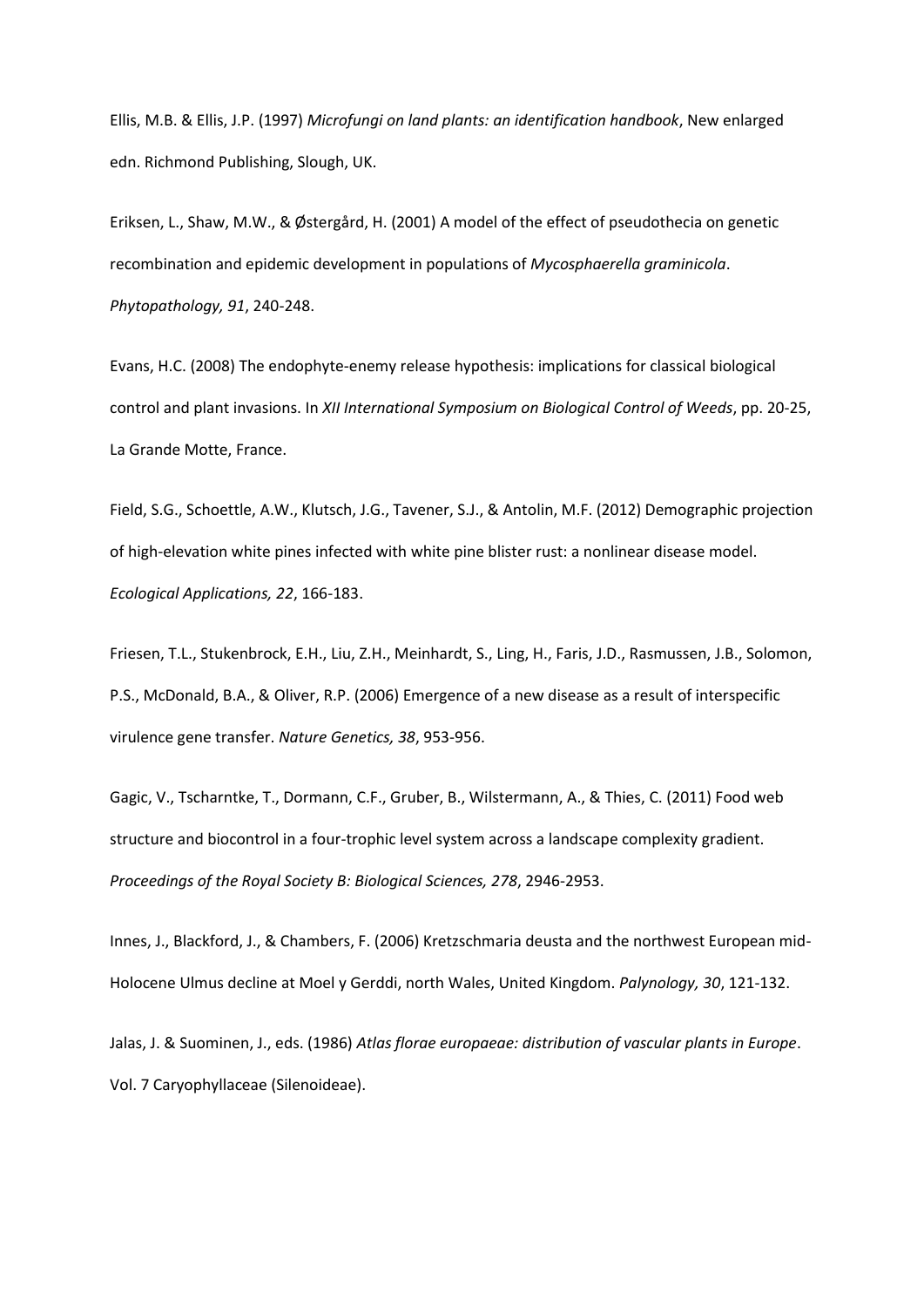<span id="page-19-6"></span>James, T.Y., Kauff, F., Schoch, C.L., Matheny, P.B., Hofstetter, V., Cox, C.J., Celio, G., Gueidan, C., Fraker, E., Miadlikowska, J., et al. (2006) Reconstructing the early evolution of Fungi using a six-gene phylogeny. *Nature, 443*, 818-822.

<span id="page-19-7"></span>Kentaro Yoshida, Verena J Schuenemann, Liliana M Cano, Marina Pais, Bagdevi Mishra, Rahul Sharma, Chirsta Lanz, Frank N Martin, Sophien Kamoun, Johannes Krause, Marco Thines, Detlef Weigel, & Burbano, H.A. (2013) The rise and fall of the *Phytophthora infestans* lineage that triggered the Irish potato famine. *eLife, 2*, e00731.

<span id="page-19-0"></span>King, J.E. (1977) Surveys of diseases of winter wheat in England and Wales 1970-75. *Plant Pathology, 26*, 8-20.

<span id="page-19-3"></span>Lovell, D.J., Hunter, T., Powers, S.J., Parker, S.R., & van den Bosch, F. (2004) Effect of temperature on latent period of septoria leaf blotch on winter wheat under outdoor conditions. *Plant Pathology, 53*, 170-181.

<span id="page-19-4"></span>Madden, L., Hughes, G., & van den Bosch, F. (2007) *The Study of Plant Disease Epidemics* APS Press, St. Paul, Minnesota

<span id="page-19-2"></span>Meentemeyer, R.K., Rank, N.E., Shoemaker, D.A., Oneal, C.B., Wickland, A.C., Frangioso, K.M., & Rizzo, D.M. (2008) Impact of sudden oak death on tree mortality in the Big Sur ecoregion of California. *Biological Invasions, 10*, 1243-1255.

<span id="page-19-1"></span>Mougou, A., Dutech, C., & Desprez-Loustau, M.-L. (2008) New insights into the identity and origin of the causal agent of oak powdery mildew in Europe. *Forest Pathology, 38*, 275-287.

<span id="page-19-5"></span>Newcombe, G. & Dugan, F.M. (2010). Fungal Pathogens of Plants in the Homogocene. (In Y. Gherbawy & K. Voigt(eds), *Molecular Identification of Fungi*). Berlin: Springer.)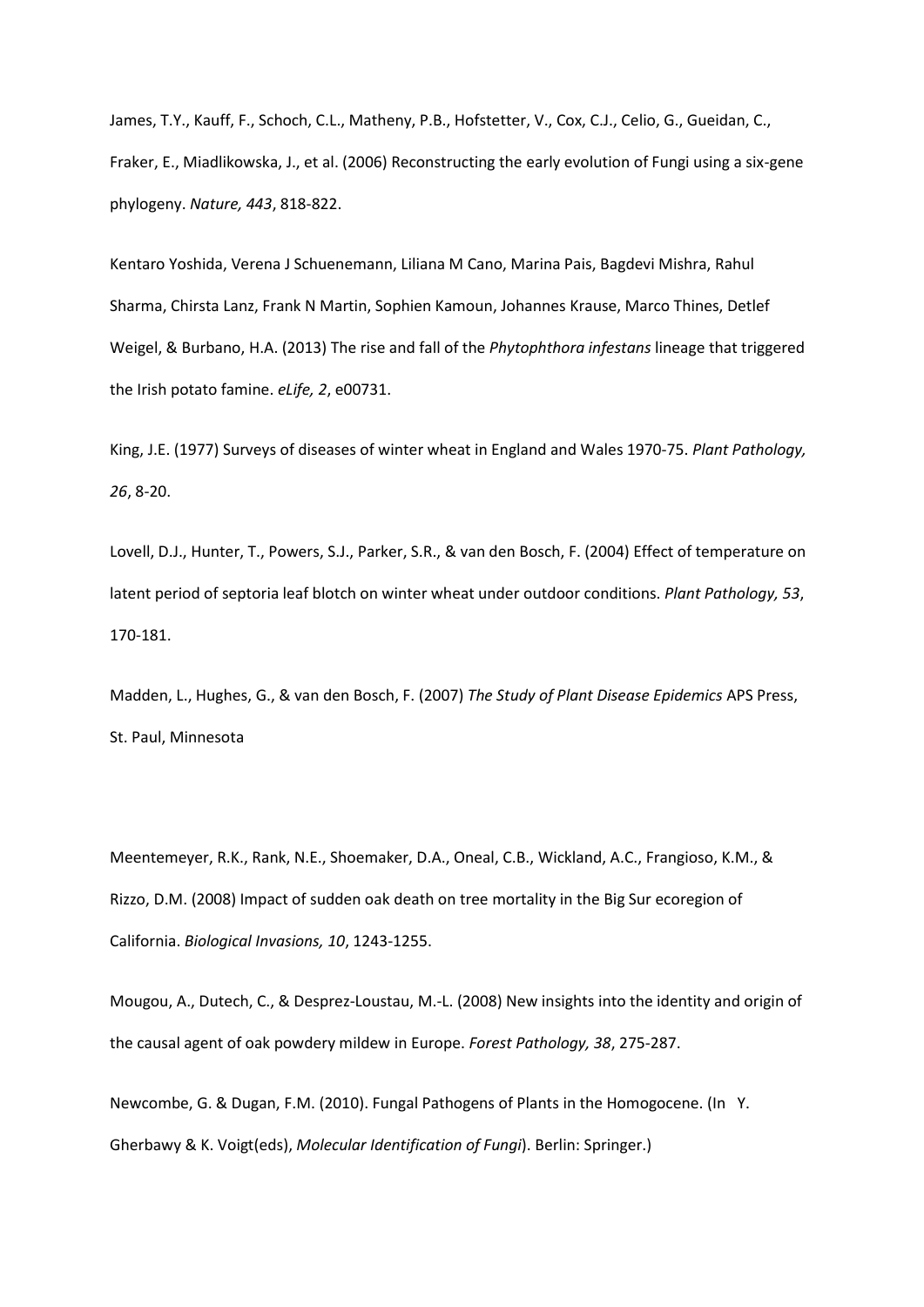<span id="page-20-2"></span>Packer, A. & Clay, K. (2004) Development of negative feedback during successive growth cycles of black cherry. *Proceedings of the Royal Society B, 271*, 317-324.

<span id="page-20-1"></span>Paveley, N., Blake, J., Gladders, P., Cockerell, V., Oxley, S., Gosling, P., & Nicholls, C. (2013) *HGCA Wheat disease management guide* Agriculture and Horticulture Development Board, , Stoneleigh Park, Warwickshire, UK.

<span id="page-20-7"></span>Peters, J.C. (1994) *Pattern and impact of disease in natural plant communities of different age*. PhD thesis, Reading.

<span id="page-20-8"></span>Peters, J.C. & Shaw, M.W. (1996) Effect of artificial exclusion and augmentation of fungal plant pathogens on a regenerating grassland. *New Phytologist, 134*, 295-307.

<span id="page-20-9"></span>Preston, C.D., Pearman, D.A., & Dines, T.D. (2002) *New Atlas of the British and Irish Flora* Oxford University Press, Oxford.

<span id="page-20-3"></span>Roy, B.A., Coulson, T., Blaser, W., Policha, T., Stewart, J.L., Blaisdell, G.K., & Gusewell, S. (2011) Population regulation by enemies of the grass Brachypodium sylvaticum: demography in native and invaded ranges. *Ecology, 92*, 665-675.

<span id="page-20-5"></span>Scherm, H., Ngugi, H.K., & Ojiambo, P.S. (2006) Trends in theoretical plant epidemiology. *European Journal of Plant Pathology, 115*, 61-73.

<span id="page-20-6"></span>Shaw, M.W. (1994) Seasonally induced chaotic dynamics and their implications in models of plant disease. *Plant Pathology, 43*, 790-801.

<span id="page-20-0"></span>Shaw, M.W. (2011) "….two blighted ears of Wheat, which few persons would have thought it worth while to carry with them round the world…". . *The Microbiologist, 12*, 36-39.

<span id="page-20-4"></span>Shaw, M.W. (2013). Chaotic dynamics of pathosystems. (In K.L. Stevenson & M.J. Jeger(eds), *Exercises in Plant Disease Epidemiology 2nd ed*). St. Paul, Minnesota: APS Press.)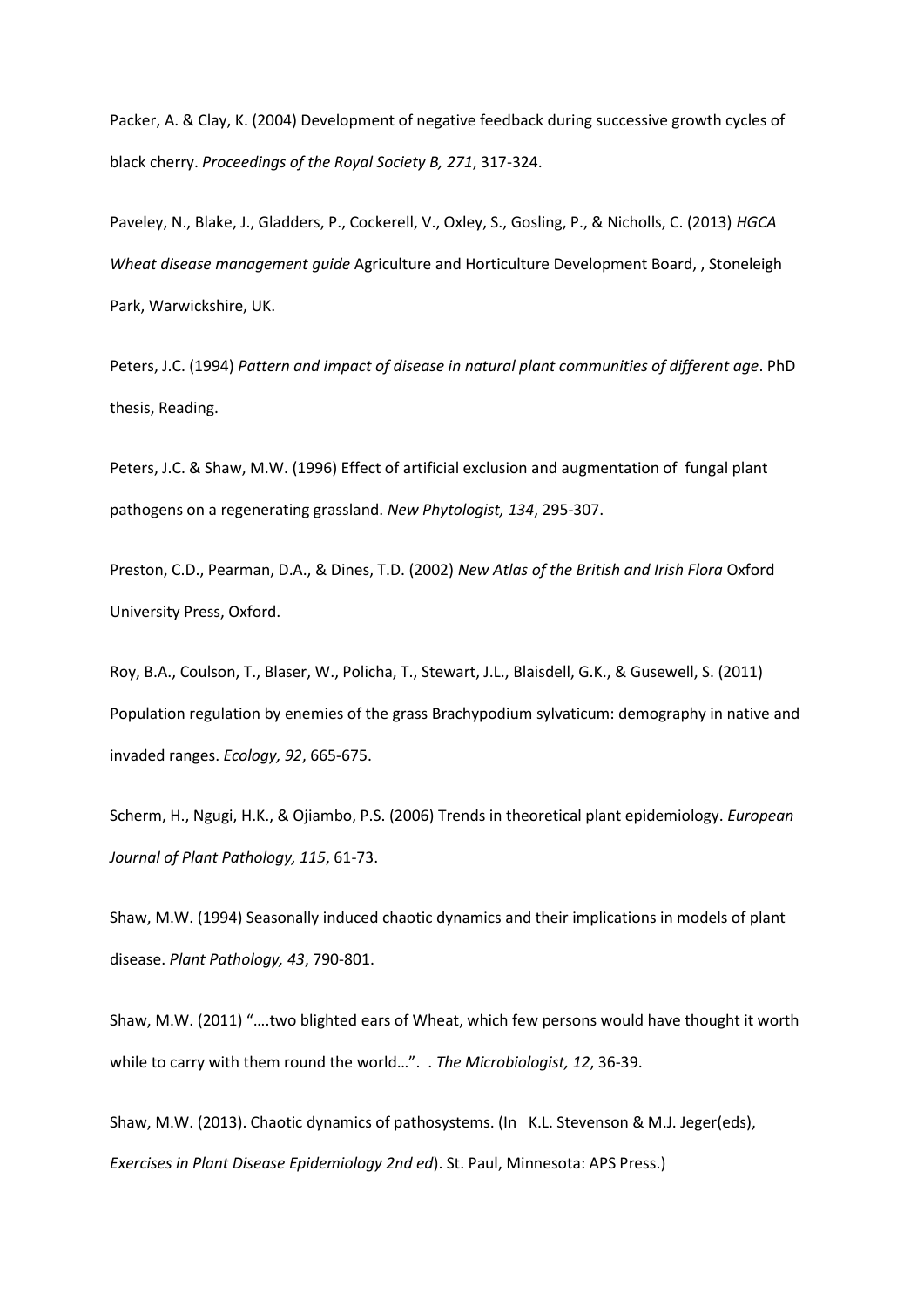<span id="page-21-4"></span>Shaw, M.W., Bearchell, S.J., Fitt, B.D.L., & Fraaije, B.A. (2008) Long-term relationships between environment and abundance in wheat of *Phaeosphaeria nodorum* and *Mycosphaerella graminicola New Phytologist, 177*, 229-238.

<span id="page-21-5"></span>Shaw, M.W. & Peters, J.C. (1994). The biological environment and pathogen population dynamics: uncertainty, coexistence and competition. (In P. Blakeman & B. Williamson(eds), *The Ecology of Plant Pathogens*, (pp. 17-37). Wallingford, UK: CABI.)

<span id="page-21-3"></span>Stukenbrock, E.H. & McDonald, B.A. (2008) The origins of plant pathogens in agro-ecosystems. *Annual Review of Phytopathology, 46*, 75-100.

<span id="page-21-0"></span>Tomley, A.J. & Evans, H.C. (2004) Establishment of, and preliminary impact studies on, the rust, *Maravalia cryptostegiae*, of the invasive alien weed, *Cryptostegia grandiflora* in Queensland, Australia *Plant Pathology, 53*, 475-484.

<span id="page-21-6"></span>van den Berg, F. & van den Bosch, F. (2004) A model for the evolution of pathogen-induced leaf shedding. *Oikos, 107*, 36-49.

<span id="page-21-7"></span>van den Berg, F., van den Bosch, F., Powers, S.J., & Shaw, M.W. (2008) Apical leaf necrosis as a defence mechanism against pathogen attack: effects of high nutrient availability on onset and rate of necrosis. *Plant Pathology, 57*, 1009-1016.

<span id="page-21-2"></span>Walters, D.R., Havis, N.D., & Oxley, S.J.P. (2008) Ramularia collo-cygni: the biology of an emerging pathogen of barley. *FEMS Microbiology Letters, 279*, 1-7.

<span id="page-21-1"></span>Weir, A.H., Bragg, P.L., Porter, J.R., & Rayner, J.H. (1984) A winter wheat crop simulation model without water or nutrient limitations. *Journal of Agricultural Science, Cambridge, 102*, 371-382.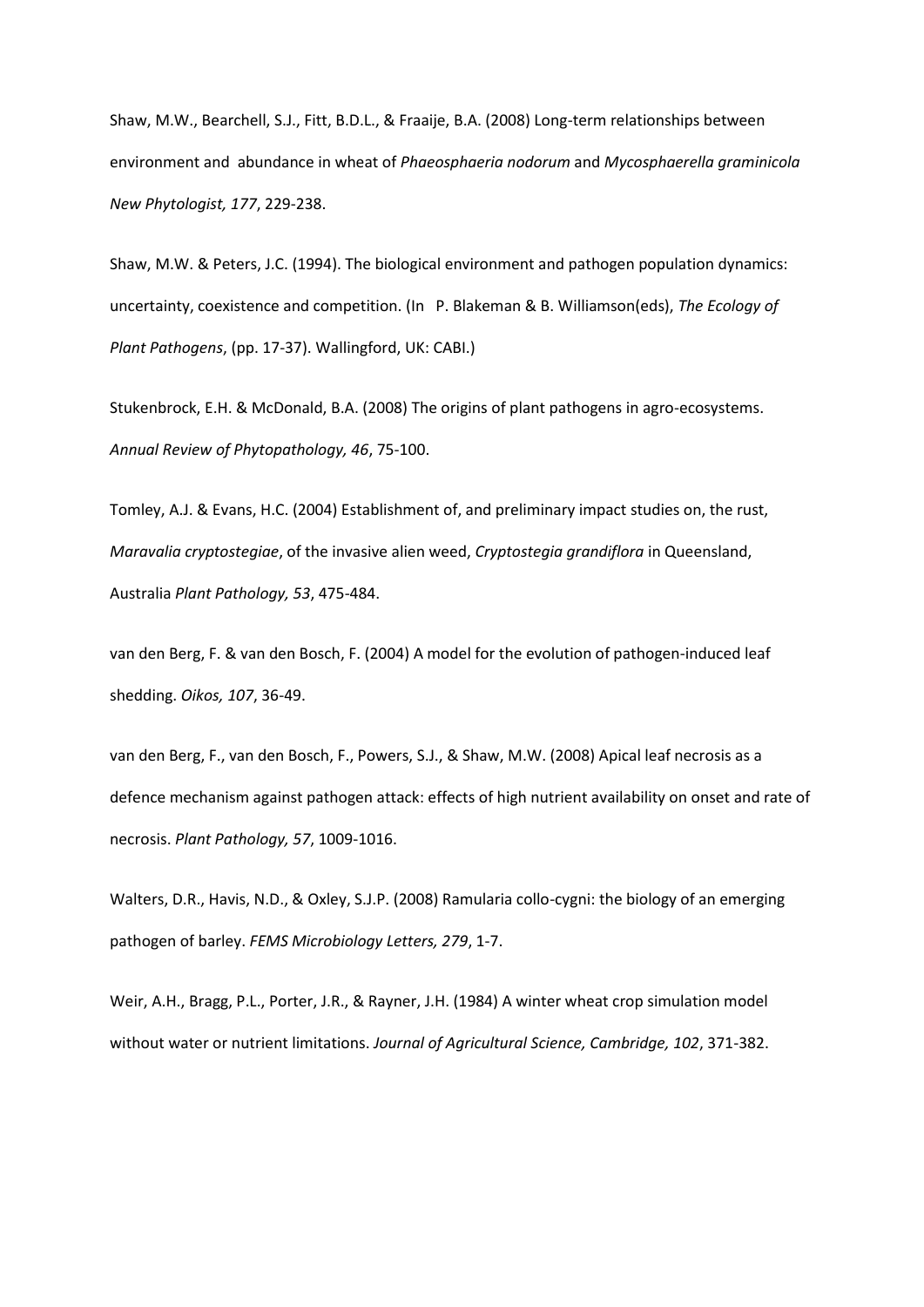<span id="page-22-2"></span>Xiaoqiang, L., Jie, Z., Ji, S., Chengyu, W., Hongli, Z., & Qianli, S. (2004) Vegetation history and climatic variations during the last 14 ka BP inferred from a pollen record at Daihai Lake, north-central China. *Review of Paleobotany and Palynology, 132*, 195-205.

<span id="page-22-0"></span>Zadoks, J.C. (1987) The function of plant pathogenic fungi in natural communities. *Geobotany, 10*, 201-207.

<span id="page-22-1"></span>Zaffarano, P.L., McDonald, B.A., & Linde, C.C. (2008) Rapid speciation following recent host shifts in the plant pathogenic fungus *Rhynchosporium*. *Evolution, 62*, 1418-1436.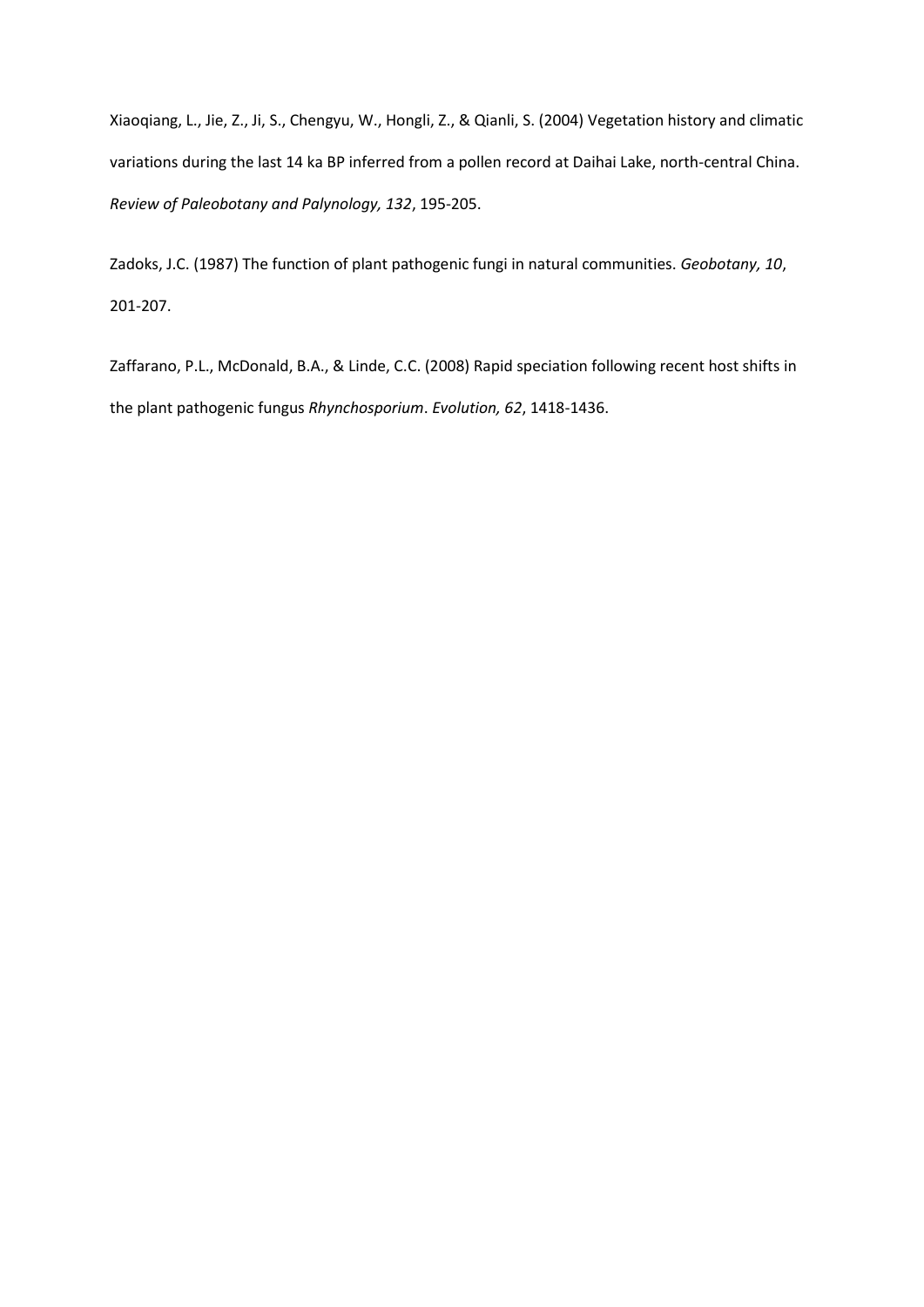#### **Figure Legends**

Fig. 1 Incidence of disease on a range of scales in space and time. (Top row) At any scale, we can ask for incidence at sub-units within that scale; patterns may vary or be self-similar as here (Bottom row) At any spatial scale, we can ask questions about how pathogen incidence changes over time on a range of scales. Time-scales could vary from the geological (in which case our question might be about a taxonomic unit larger than a species) to sub-annual, which is the conventional agricultural scale.

Fig. 2 *Silene otites* incidence in grids placed in occupied squares of successively finer-grained grids, from Jalas & Suominen [\(1986\)](#page-18-7) and Preston *et al.* [\(2002\)](#page-20-9). *S. otites* has no natural scale; whatever size unit is chosen about 1 in 4 grid squares will be occupied, up to a limit which is the complete species range.

Fig. 3 Output of a completely deterministic model of the interaction of a host, pathogen and hyperparasite, showing sporadic short or long outbreaks punctuated by periods of up to a century of consistently low severity. Within the growing season, pathogen increases according to a logistic with susceptibility decreasing during the season. The hyperparasite multiplies logistically on the pathogen, in proportion to its own and pathogen density. Between growing seasons, both pathogen and hyperparasite are greatly reduced, representing the decay of host tissue. Equations are given in Shaw (in press); pathogen infection rate = 0.1025 day<sup>-1</sup>; hyperparasite infection rate = 0.12 day<sup>-1</sup>; 10% of each population survives the winter.

Fig. 4 Holocene temperature record from central Asia [\(Xiaoqiang](#page-22-2) *et al.*, 2004), showing the very substantial changes in conditions and vegetation assemblages over the last 10000 years, since the end of the last glaciation (say a few hundred generations of a large forest tree).

Fig. 5 A typical historical report of disease severity, displaying political bias, vagueness over terms, and unquantifiability [\(Anon, 1890\)](#page-16-8). We can reasonably say from this that blight severity in 1890 was